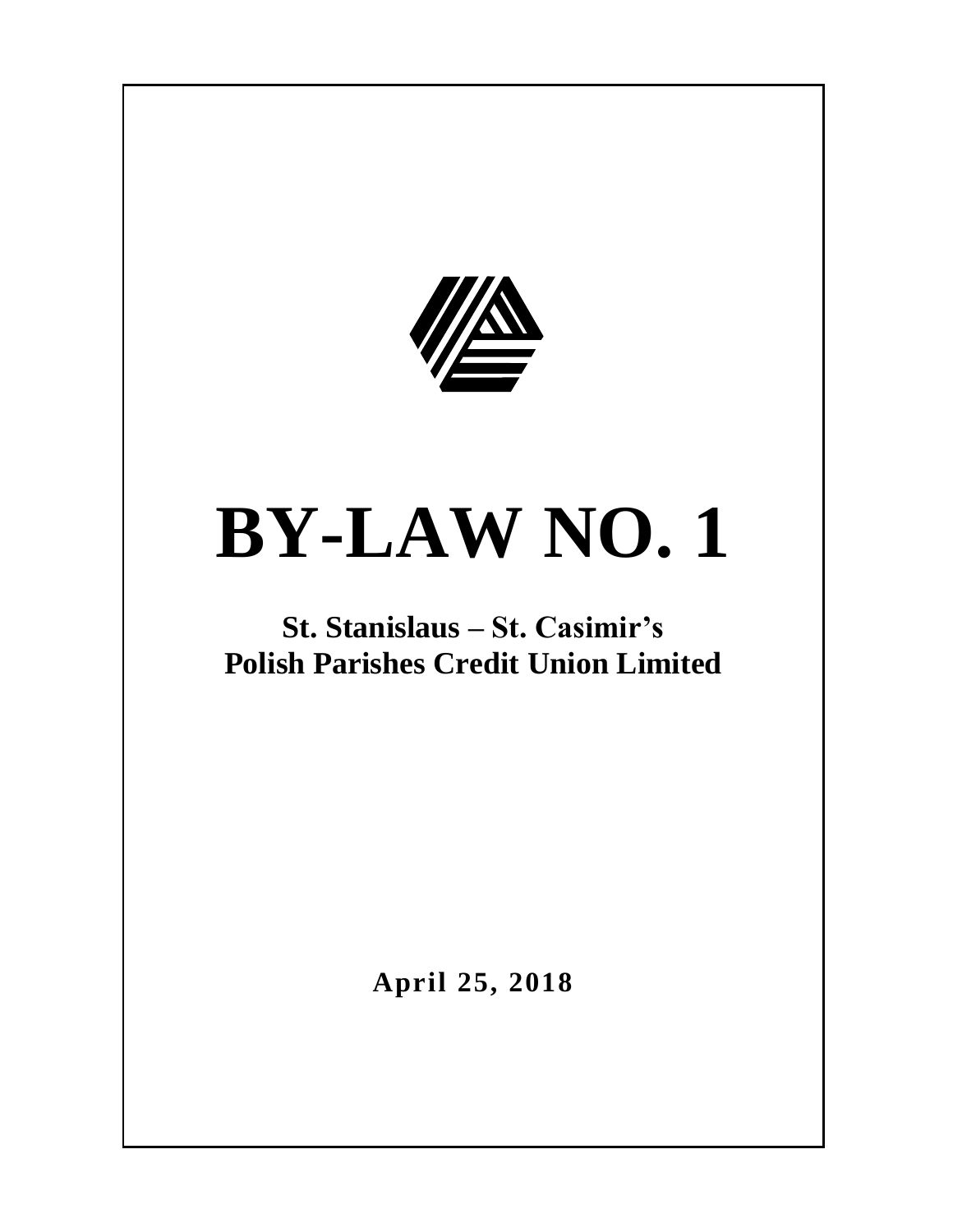## **BY-LAW NO. 1**

### A by-law relating generally to the conduct of the affairs of

## St. Stanislaus – St. Casimir's **Polish Parishes Credit Union Limited**

#### **CONTENTS**

#### Article #

#### PAGE#

| 1.                    |                                                      |  |
|-----------------------|------------------------------------------------------|--|
| 2.                    |                                                      |  |
| 3.                    |                                                      |  |
| $\mathcal{A}_{\cdot}$ |                                                      |  |
| 5.                    |                                                      |  |
| 6.                    |                                                      |  |
| 7.                    |                                                      |  |
| 8.                    | PROTECTION OF DIRECTORS, OFFICERS AND OTHERS  16     |  |
| 9.                    |                                                      |  |
| 10.                   |                                                      |  |
| 11                    |                                                      |  |
| 12.                   |                                                      |  |
| 13.                   | INFORMATION AVAILABLE TO MEMBERS AND SHAREHOLDERS 22 |  |
| 14                    |                                                      |  |
| 15.                   |                                                      |  |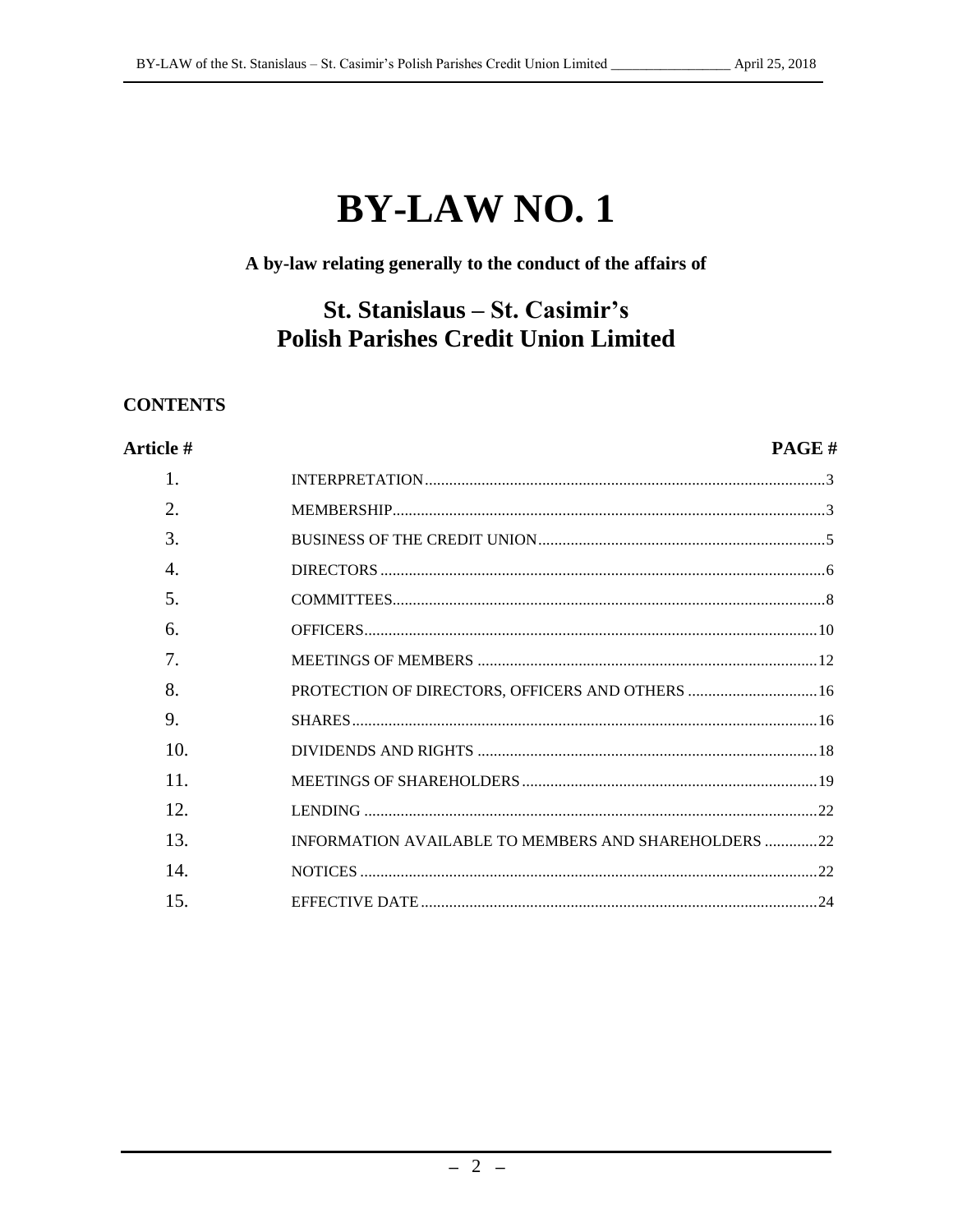**BE IT ENACTED AND IT IS HEREBY ENACTED** as a by-law of St. Stanislaus-St. Casimir's Polish Parishes Credit Union Limited (hereinafter called the "Credit Union") as follows:

## I. ARTICLE ONE

#### <span id="page-2-0"></span>**INTERPRETATION**

#### **Definitions**

- **1.01** In the By-laws of the Credit Union, unless the context otherwise requires:
	- (1) "Act" means the *Credit Unions and Caisses Populaires Act, 1994* and the regulations made pursuant thereto, as from time to time amended, and every statute that may be substituted therefor and, in the case of such substitution, any reference in the By-laws (as hereinafter defined) of the Credit Union to provisions of the Act shall be read as references to the substituted provisions therefore in the new statute or statutes;
	- (2) "Articles" means the articles of incorporation or other instrument by which the Credit Union is incorporated;
	- (3) "Appoint" includes "elect" and *vice versa*;
	- (4) "Board" means the board of directors of the Credit Union;
	- (5) "By-laws" means this by-law and all other by-laws of the Credit Union from time to time in force and effect;
	- (6) "Non-Business Day" means Saturday, Sunday and any other day that is a holiday as defined in the *Legislation Act, 2006* (Ontario);
	- (7) "Recorded Address" means, in the case of a member or shareholder, his or her address as recorded in the members or securities register; and, in the case of joint members or shareholders, the address appearing in the members or securities register in respect of such joint holding, or the first address so appearing if there is more

than one; and, in the case of a director, officer, auditor or member of a committee of the Board, his or her latest address as recorded in the records of the Credit Union;

- (8) "Shares" means membership shares and any other share issued by the Credit Union, unless a form of Share is specifically excluded in the By-laws or the context otherwise requires;
- (9) "Signing Officer" means, in relation to any instrument, any person authorized to sign the same on behalf of the Credit Union by section 3.03 hereof or by a resolution passed pursuant thereto; and
- (10) All terms contained in the By-laws and which are defined in the Act shall have the meanings given to such terms in the Act.

#### **Gender, Plural, etc.**

**1.02** In these By-laws, the singular shall include the plural and the plural shall include the singular; references to any gender shall be deemed to be references to all genders; and the word "person" shall include individuals, bodies corporate, corporations, cooperatives, companies, partnerships, syndicates, trusts, unincorporated organizations and any number or aggregate of persons.

## II. ARTICLE TWO

#### <span id="page-2-1"></span>**MEMBERSHIP**

#### **Bond of Association**

- **2.01** Membership in the Credit Union shall be limited to:
- (a) i) Members of Roman Catholic Parishes which are predominantly Polish in character and are located in the Province of Ontario; or
	- ii) Persons of Polish descent residing in Ontario; or
	- iii) Residents of the Province of Ontario.
- (b) For greater certainty, employees of the Credit Union;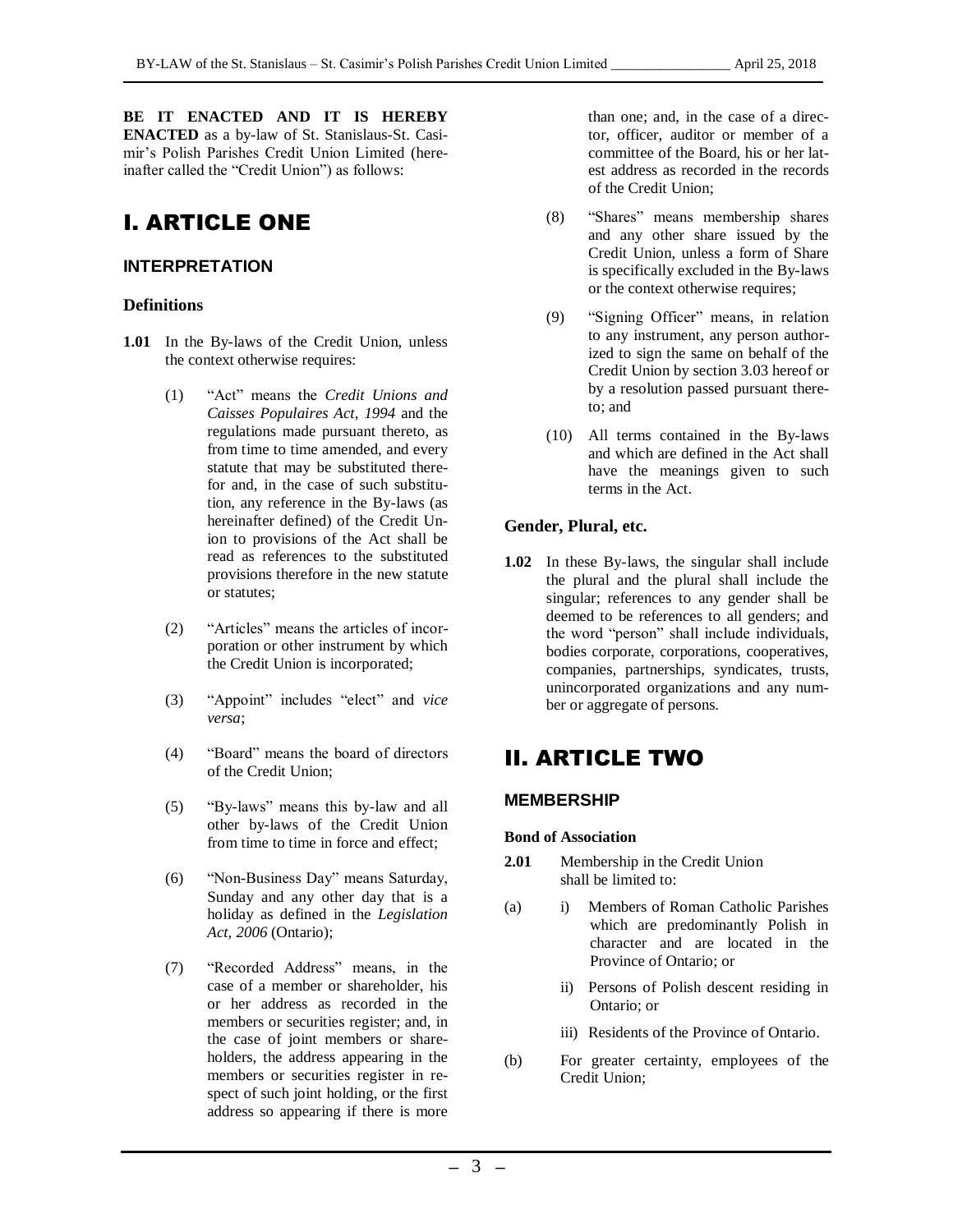- (c) Related persons or entities of such members qualifying under paragraph (a) and (b) hereof, and under the Act;
- (d) Her Majesty the Queen in right of Ontario or in right of Canada; corporations, including municipalities as defined in the Municipal Affairs Act; unincorporated associations; or partnerships registered under the Business Names Act or a predecessor thereof, subject to any conditions that may be imposed by the Act;
- (e) Persons or entities not otherwise qualifying for membership under the Credit Union's bond of association, as long as the aggregate number of such members does not exceed 3% of the number of members of the Credit Union, the admission to membership of such persons or entities has been specifically approved by the Board, and the names of such persons or entities admitted to membership on this basis are identified as such in the records of the Credit Union; and
- (f) A person or entity who originally qualified for and became a member under paragraphs (a) or (b) above, and who no longer qualifies under paragraphs (a) or (b) above.

#### **Membership Application**

**2.02** Application for membership shall be made in writing, and the Board may from time to time specify the form of such application. No person shall become a member of the Credit Union until that person's application for membership has been approved by the Board or by an employee authorized by resolution of the Board to approve such applications on its behalf.

#### **Membership Shares**

**2.03** No person shall become a member of the Credit Union until that person has fully paid for one (1) ten-dollar (\$10.00) membership Share of the Credit Union. Every member who is an individual over the age of sixteen (16) years shall acquire, within three months after the later of his or her acceptance into membership or attaining the age of sixteen (16) years, a further nine (9) ten-dollar (\$10.00) membership Shares of the Credit Union, Every member who is an entity shall acquire, within three months after its acceptance into membership, a further nine (9) ten-dollar (\$10.00) membership Shares of the Credit Union. Every member shall maintain ownership of at least the required minimum number of membership Shares in order to keep his, her or its voting rights.

The maximum number of membership shares the Credit Union may issue to a member is an additional one hundred (100) tendollar (\$10.00) membership shares to the minimum membership share requirement outlined above.

#### **Minors**

**2.04** Individuals under the age of eighteen (18) years may become members of the Credit Union, but may not receive any loan from the Credit Union unless a person of the age of eighteen years or more is jointly and severally liable for such loan, or unless the loan is guaranteed by the government of Canada, the government of a Canadian province or territory, or the government of a Canadian municipality.

#### **Voting Rights**

**2.05** Each member of the Credit Union who complies fully, as of the record date (as hereinafter defined) for any membership meeting of the Credit Union, with all requirements of membership outlined herein, including, without limitation, the minimum membership share requirements contained in section 2.03 hereof, has one vote at that meeting. Notwithstanding the above, no member of the Credit Union who is an individual under the age of 16 years shall be entitled to vote.

#### **Expulsion**

#### **2.06**

- (a) Where a member:
	- (i) commits an act of misconduct in the affairs of the Credit Union;
	- (ii) fails to abide by the Bylaws, including, without limitation, failing for any reason to hold the required minimum number of membership Shares of the Credit Union pursuant to section 2.03 hereof; or
	- (iii) fails to repay indebtedness to the Credit Union in accordance with the conditions of repayment,

the Board may give ten days' advance notice to such member of intent to remove such member from membership, personally or by prepaid mail addressed to such member at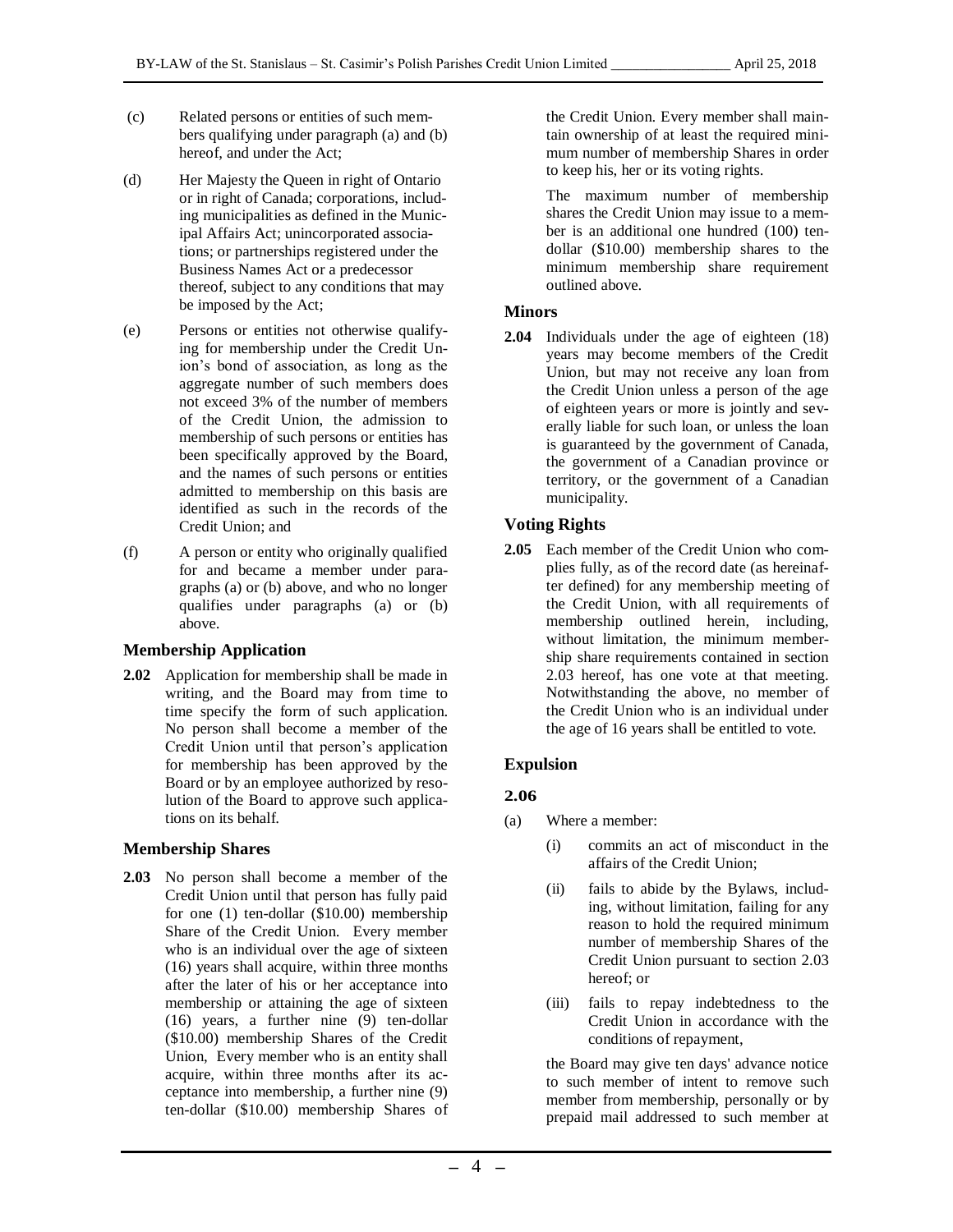such member's Recorded Address, and, after giving the member an opportunity to be heard and to be represented at the Board meeting by a person authorized under the *Law Society Act* to represent the member, by resolution at a Board meeting, such member may be expelled from membership. The Corporate Secretary shall, within five (5) days after the resolution expelling a member was passed, notify the member of the decision of the Board by registered mail to the member's Recorded Address. Subject to section 62(3) of the Act in respect of Shares, the Credit Union shall forthwith pay to a member so expelled any balance standing to the credit of such person on the books of the Credit Union, after deducting all amounts due from the member to the Credit Union, within ninety (90) days after the day on which the member is expelled.

(b) An expelled member may appeal the decision of the Board at the next annual or general meeting of the Credit Union by giving the Board notice of his or her intention to appeal the expulsion within twenty-one (21) days after receiving the notice of expulsion. If written representations of not longer than two thousand (2,000) words from an expelled member appealing his or her expulsion are received by the Credit Union at least seven (7) days before the mailing or publication of the notice of the general meeting, the Board shall, at the expense of the Credit Union, include with the notice of meeting a notice that those representations are available for inspection by members at the head office and branches of the Credit Union. The members of the Credit Union, at that general meeting, by resolution passed by a majority of the votes cast at the meeting, may confirm, vary, or set aside the Board's decision to expel the member.

#### **Withdrawal**

**2.07** Where a member wishes to withdraw from the Credit Union, the member shall give notice in writing of the member's intention to withdraw to the Board. Subject to section 62 of the Act and the Articles, the Credit Union shall, after deducting all amounts due from the member to the Credit Union, remit the balance of his or her or its Shares and deposits to such member, within ninety days after the member gives notice of intention to withdraw.

#### **Language**

**2.08** The Credit Union's language of operation shall be English.

#### **Records**

**2.09** Each member is entitled to a passbook or other record specifying the amount paid upon Shares, deposits and loans by him or her.

## III. ARTICLE THREE

#### <span id="page-4-0"></span>**BUSINESS OF THE CREDIT UNION**

#### **Corporate Seal**

**3.01** The Credit Union may have a corporate seal, which shall be adopted and may be changed by resolution of the Board.

#### **Financial Year**

**3.02** The financial year of the Credit Union shall end on December 31 of each calendar year.

#### **Execution of Instruments**

**3.03** Contracts, documents or instruments in writing requiring the signature of the Credit Union may be signed on behalf of the Credit Union by any two officers or directors, and instruments in writing so signed shall be binding upon the Credit Union without any further authorization or formality. The Board shall have power from time to time by resolution to appoint any officer or officers, or any person or persons, on behalf of the Credit Union, either to sign contracts, documents and instruments in writing generally, or to sign specific contracts, documents or instruments in writing.

> The seal of the Credit Union may, when required, be affixed to contracts, documents and instruments in writing signed as aforesaid, or by any officer or officers, or person or persons, appointed as aforesaid by resolution of the Board.

> The term "contracts, documents, or instruments in writing" as used in these By-laws shall include deeds, mortgages, hypothecs, charges, conveyances, transfers and assignments of property, real or personal, movable or immovable, agreements, releases, receipts and discharges for the payment of money or other obligations, conveyances, transfers and assignments of shares, share warrants, stocks, bonds, debentures, notes or other securities and all paper writings.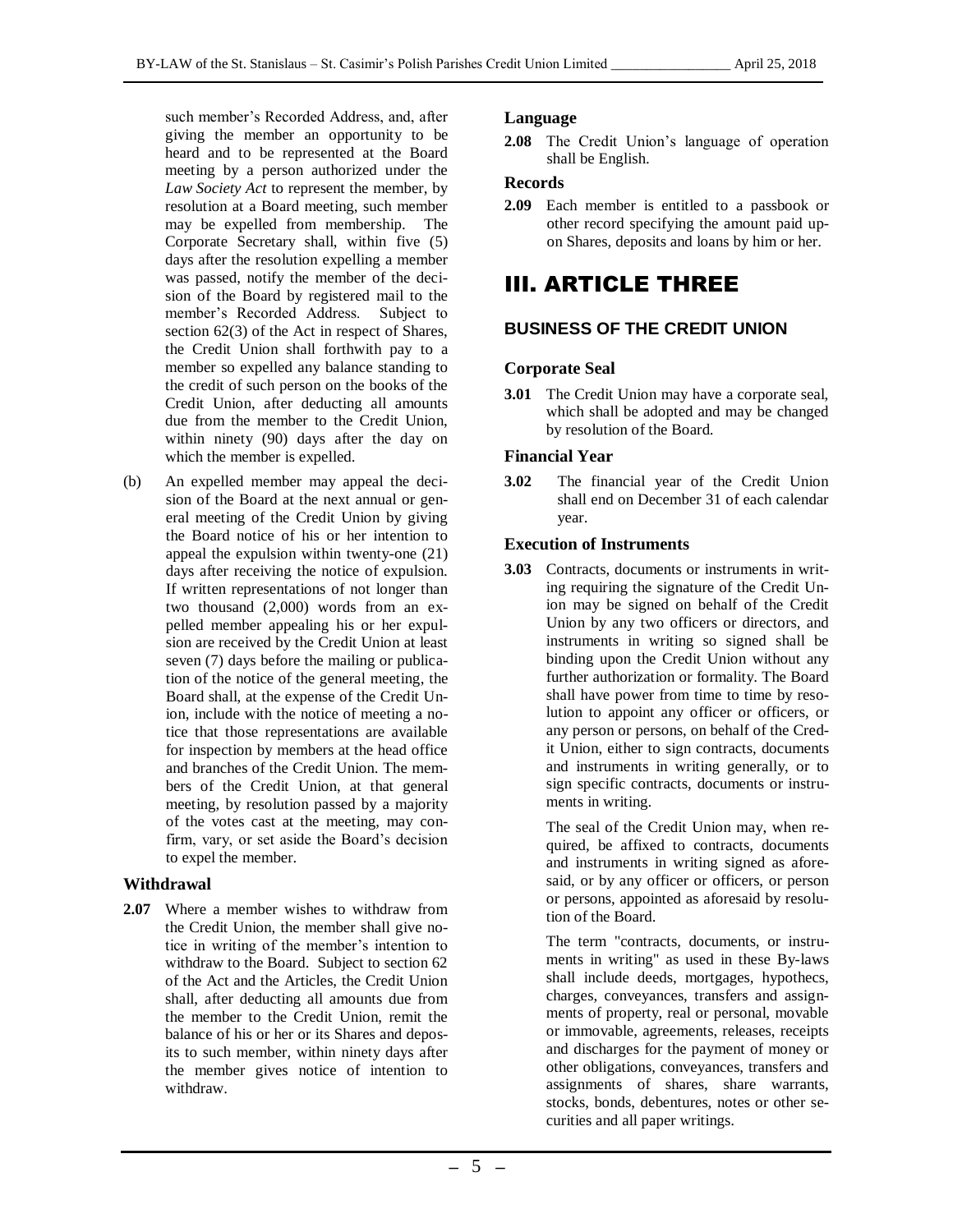The signature or signatures of the Chair of the Board (if any), a Vice-Chair, the Corporate Secretary, an Assistant Corporate Secretary, or any director of the Credit Union, and/or any other officer or officers, or person or persons, appointed as aforesaid by resolution of the Board, may, if specifically authorized by resolution of the Board, be printed, engraved, lithographed or otherwise reproduced upon instruments in writing, or bonds, debentures, notes or other securities of the Credit Union executed or issued by or on behalf of the Credit Union, and all contracts, documents or instruments in writing or bonds, debentures, notes or other securities of the Credit Union upon which the signature or signatures of any of the foregoing officers or directors or persons authorized as aforesaid shall be so reproduced pursuant to special authorization by resolution of the Board, shall be deemed to have been manually signed by such officers or directors or persons whose signature or signatures is or are so reproduced, and shall be as valid to all intents and purposes as if they had been signed manually and notwithstanding that the officers or directors or persons whose signature or signatures is or are so reproduced may have ceased to hold office at the date of the delivery or issue of such contracts, documents or instruments in writing or bonds, debentures, notes or other securities of the Credit Union.

#### **Banking Arrangements**

**3.04** Subject to section 3.05 and the Act, the banking business of the Credit Union, or any part thereof, including, without limitation, the borrowing of money and, subject to the Act, the giving of security therefor, shall be transacted with such banks, trust companies or other bodies corporate or organizations as may from time to time be designated by or under the authority of the Board. Such banking business or any part thereof shall be transacted under such agreements, instructions and delegations of power as the Board may from time to time by resolution prescribe or authorize.

#### **Borrowing**

**3.05** The Credit Union shall be authorized to borrow money on the credit of the Credit Union at such rates of interest and on such condi<span id="page-5-0"></span>tions as the Board may determine, provided that the Credit Union shall not borrow in the aggregate an amount exceeding fifty percent (50%) of its regulatory capital and deposits.

## IV. ARTICLE FOUR

#### **DIRECTORS**

#### **Number of Directors and Quorum**

#### **4.01**

- (a) Number The Board shall consist of seven (7) directors.
- (b) Quorum The quorum for the transaction of business at any meeting of the Board shall be a majority of the Board.

#### **Qualification**

**4.02** Only a natural person who:

- (a) is, and has been for at least two (2) years preceding that time, a member of the Credit Union in full compliance with the minimum membership share requirements contained in section 2.03 hereof;
- (b) is at least eighteen years of age;
- (c) is a Canadian citizen or a person lawfully admitted to Canada for permanent residency and ordinarily resident in Canada;
- (d) has then served as a director of the Credit Union for not more than three (3) consecutive three-year (3-year) terms;
- (e) is able to obtain a bond of an insurer licensed under the *Insurance Act* to write surety and fidelity insurance;
- (f) is not otherwise disqualified under the Act;
- (g) has disclosed to the Board, in a timely fashion before the election in which the natural person is a candidate is held, everything he or she is required by the Act to disclose as a candidate for director of a credit union;
- (h) is an active parishioner in good standing with a Roman Catholic Parish which is predominantly Polish in character and is located in the Province of Ontario;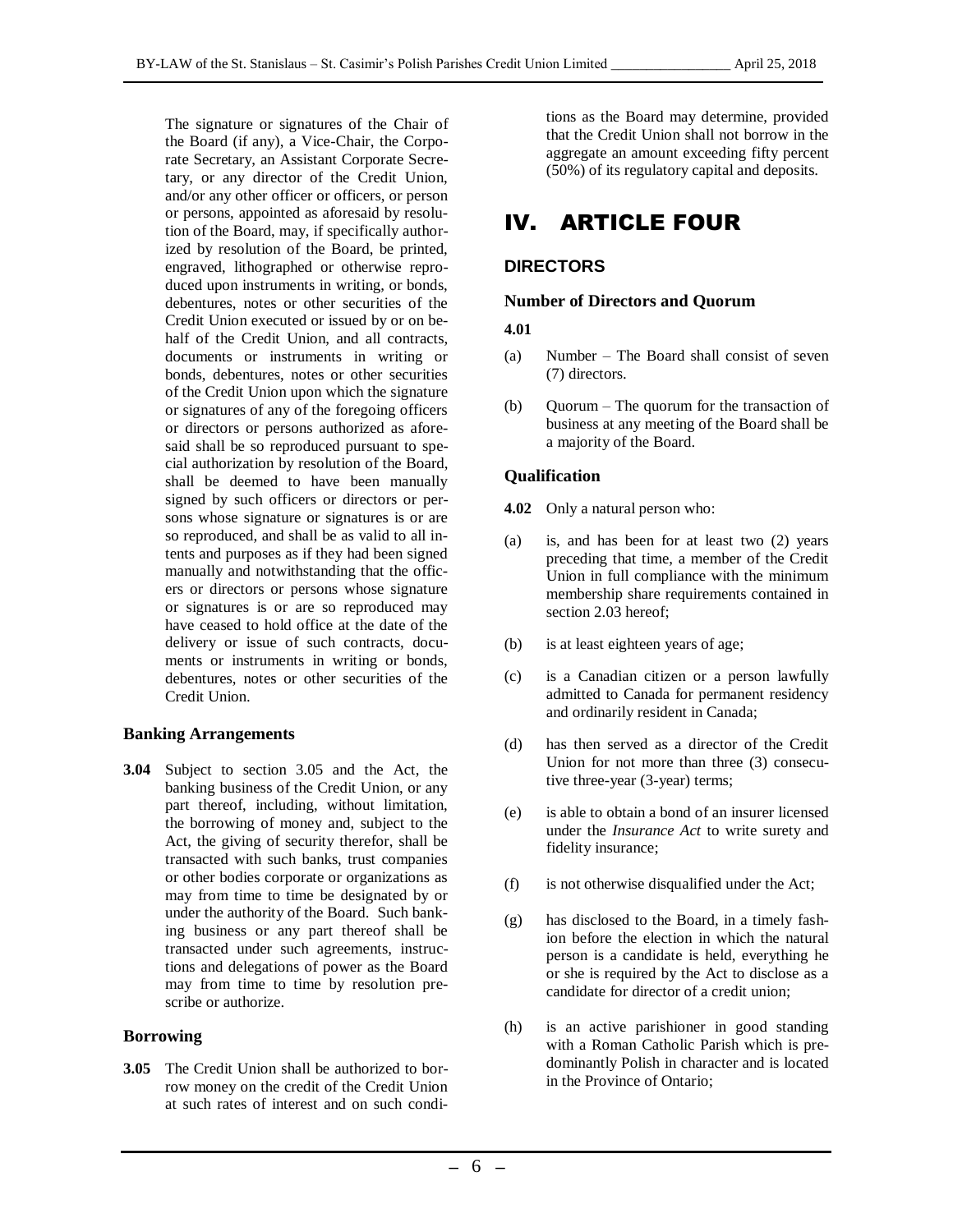- (i) has education and/or experience such that (s)he can understand and assess the implications of financial statements, auditor's reports, or any other document that may be presented to the Board;
- (j) has not at any time initiated or participated in any action that exposed the Credit Union to a financial risk or expenditure, or, by their actions, tarnished the Credit Union's reputation and image; and
- (k) is not a former employee or elected official involuntarily removed from an elected position, or dismissed by a disciplinary action, or dismissed for any other reason (including, without limitation, for no reason) in the five years preceding that time;

is eligible to be a director of the Credit Union.

#### **Director Term of Office**

#### **4.03**

- (a) Subject to the Act, a member elected as a director shall take office at the close of the membership meeting at which he or she is elected.
- (b) directors shall be elected or acclaimed for terms of three (3) years, or until their successors in office are elected or appointed.
- (c) If, in an election, terms of office of varying lengths are to be filled, the nominees obtaining the greater number of votes shall be declared to be elected to the longer terms of office available.
- (d) If, in the case of an acclamation of all nominees, terms of office of varying lengths are to be filled, the terms shall be assigned by voluntary agreement among the nominees or, failing that, by chance in a manner determined by the Chair of the Board in his or her sole and absolute discretion.

#### **Manner of Election**

**4.04** Prior to and at every annual general meeting of the Credit Union, an election shall be held to fill the places of members of the Board whose terms of office have expired.

> Board members will be elected in the manner provided in the "Election Rules" policy approved by the Board from time to time.

#### **Vacation of Office**

**4.05** A director ceases to hold office when he or she dies, resigns, becomes disqualified pursuant to the Act or pursuant to section 4.02 hereof, is removed from office by the members or the Superintendent of Financial Services in accordance with the Act, or his or her term expires.

#### **Vacancies**

**4.06** Subject to the Act, a quorum of the Board may fill a vacancy in the Board by appointing a qualified person to serve as a member of the Board until the next annual general meeting of the Credit Union, when the members will elect a qualified person to fill the unexpired term of the director who vacated his or her office. In the absence of a quorum of the Board, the directors then in office shall forthwith call a special meeting of members to fill the vacancy. If the directors then in office fail to call such meeting or if there are no directors then in office, any member may call the meeting.

#### **Action by the Board**

**4.07** The Board shall manage or supervise the management of the business and affairs of the Credit Union. The Board, any director, or any committee member shall not, however, directly manage, or be involved in, the day to day activities of the Credit Union. Subject to section 4.08, the powers of the Board may be exercised at a meeting at which a quorum is present. Where there is a vacancy in the Board, the remaining directors may exercise all the powers of the Board so long as a quorum of the Board remains in office.

#### **Meeting by Telephone**

**4.08** If all the directors of the Credit Union present or participating in the meeting consent, a director may participate in a meeting of the Board or of a committee of the Board by means of such telephone, electronic or other communications facilities as permit all persons participating in the meeting to communicate with each other simultaneously and instantaneously, and a director participating in such a meeting by such means is deemed to be present at the meeting.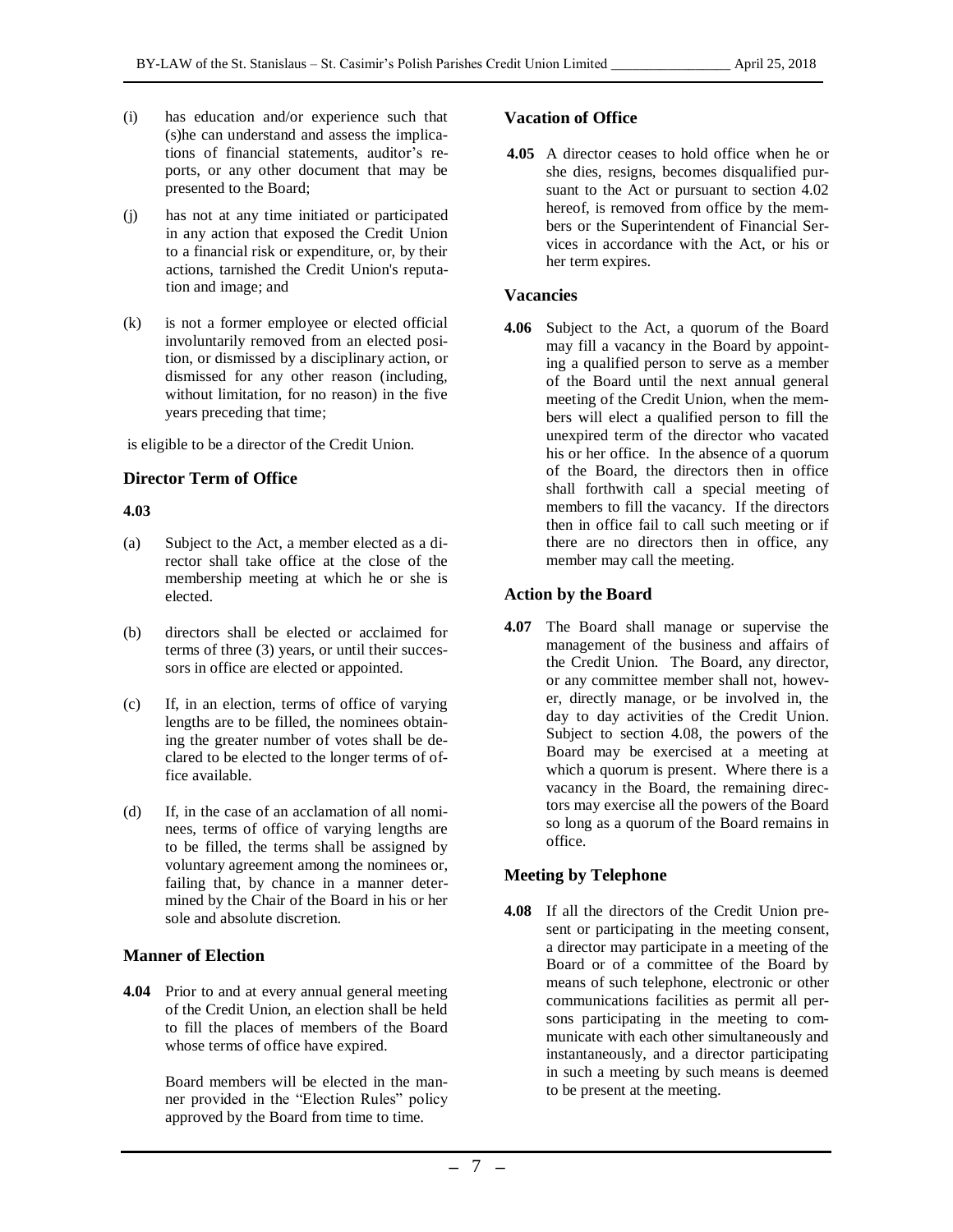#### **Place of Meeting**

**4.09** Meetings of the Board may be held at any place within Ontario.

#### **Calling of Meetings**

**4.10** Subject to the Act, meetings of the Board shall be held from time to time, on such day and at such time and at such place as the Board, the Chair of the Board, a Vice-Chair or any three (3) directors may determine, and the Corporate Secretary, when directed by the Board, the Chair of the Board, a Vice-Chair or any three (3) directors, shall convene a meeting of the Board.

#### **Notice of Meeting**

**4.11** Notice of the date, time and place of each meeting of the Board shall be given to each director not less than 48 hours (exclusive of any part of a Non-Business Day) before the time when the meeting is to be held. A notice of a meeting of directors need not specify the purpose of or the business to be transacted at the meeting, except where the Act requires such purpose or business to be specified. A director may in any manner waive notice of or otherwise consent to a meeting of the Board.

#### **First Meeting of New Board**

**4.12** Provided a quorum of directors is present, each newly elected Board may without notice hold its first meeting immediately following the meeting of members at which such Board is elected.

#### **Votes to Govern**

**4.13** At all meetings of the Board every question shall be decided by a majority of the votes cast on the question. The Chair of the meeting shall have a vote on every question in the first instance, but, in the case of a tie vote, shall not have a second or deciding vote.

#### **Conflict of Interest**

**4.14** Subject to the Credit Union's conflict of interest policy, a director, officer, committee member or employee of the Credit Union who is a party to, or who is a director or officer of or has a material interest in any person who is a party to, or is a spouse, parent or child of an individual who is a party to, a material contract or transaction or proposed material contract or transaction with the Credit Union, shall disclose in writing to the Credit Union or request to have entered in the minutes of the meetings of the directors the nature and extent of his or her interest at the time and in the manner provided by the Act. Any such contract or transaction or proposed contract or transaction shall be referred to the Board for approval, even if such contract is one that in the ordinary course of the Credit Union's business would not require approval by the Board, and a director interested in a contract that ought to be referred to the Board shall not vote on or be present at the consideration of any resolution to approve the same except as permitted by the Act.

#### **Remuneration and Expenses**

**4.15** The directors shall be paid such honoraria for their services as the Board may from time to time determine. The directors shall also be entitled to be reimbursed for traveling and other expenses properly incurred by them in attending meetings.

## V. ARTICLE FIVE

#### <span id="page-7-0"></span>**COMMITTEES**

#### **Committee of Directors**

**5.01** The Board may appoint a committee of directors, however designated, and delegate to such committee any of the powers as set out by the Board except those which pertain to items which, under the Act, a committee of directors has no authority to exercise.

#### **Transaction of Business**

**5.02** The powers of a committee of directors may be exercised by a meeting at which a quorum is present.

#### **Audit Committee**

#### **Appointment**

#### **5.03**

(a) The Board shall elect annually, from among its members, an Audit Committee, to be composed of at least three (3) directors. The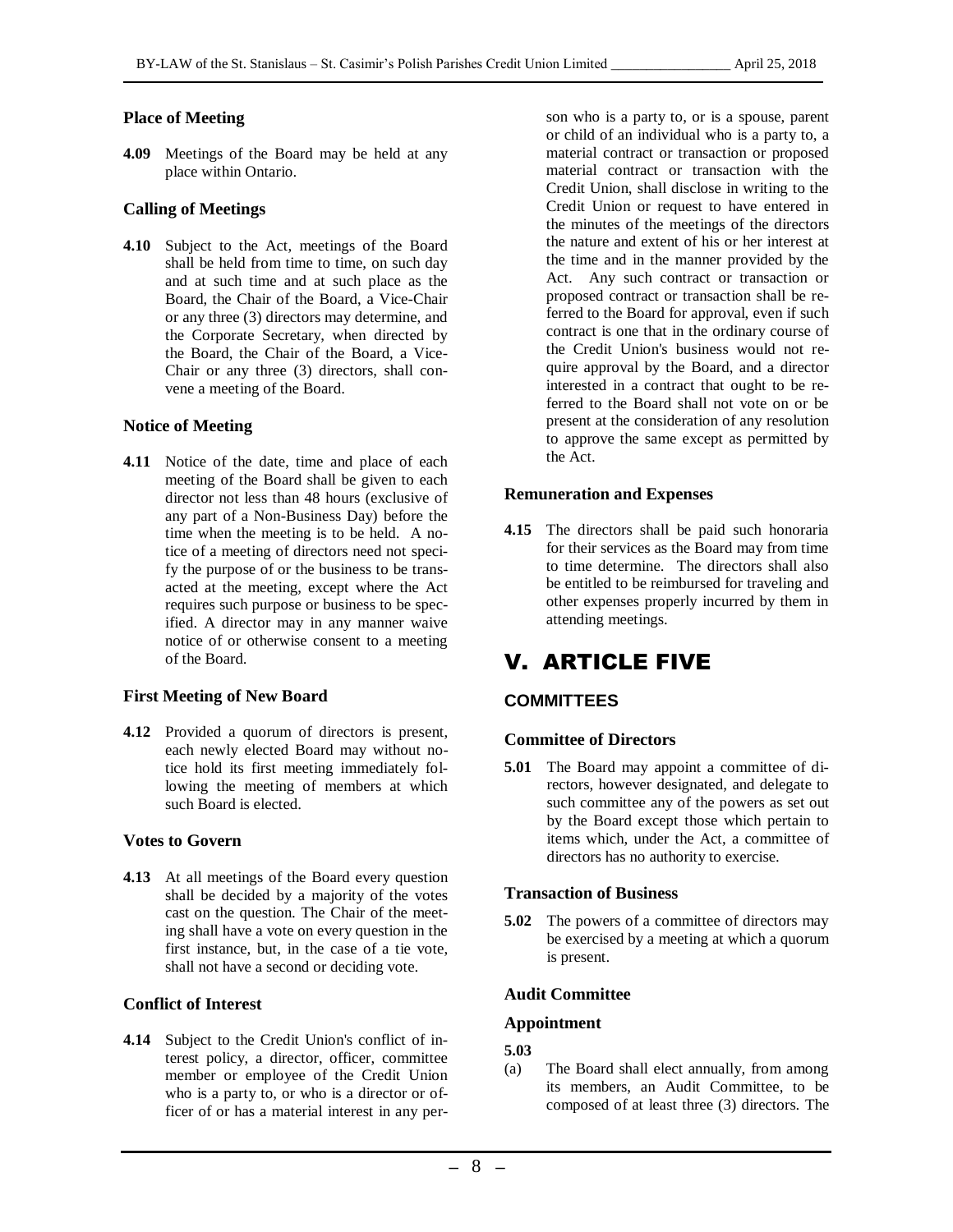Audit Committee shall have the powers and duties provided in the Act.

#### **Chair and Meetings**

(b) The Audit Committee shall elect a Chair, and meetings of the Audit Committee shall be at the call of the Chair of the Audit Committee, the Credit Union's auditor or a director, provided that the Audit Committee shall meet at least quarterly.

#### **Duties**

(c) The Audit Committee shall perform such duties as are set out in the Act, and shall monitor the Board's conflict of interest policy.

#### **Nominating Committee**

**5.04** In the month of December in each fiscal year of the Credit Union, the Board shall appoint a Nominating Committee, and the Chair thereof, for the purpose of reviewing, to determine whether or not each nominee is qualified pursuant to section 4.02 hereof, all nominations of candidates for the election of directors which is to take place at the next ensuing annual general meeting of members of the Credit Union. Should the Board so direct, the Nominating Committee shall also cause to be nominated at least one qualified member for each vacancy for which an election is to be held.

> The Nominating Committee shall consist of such number of members of the Credit Union as the Board shall determine, and the members of the Nominating Committee may, but need not be, members of the Board. Members of the Nominating Committee shall not be candidates for the election to the Board at the annual general meeting in respect of which the Nominating Committee is appointed.

> Within sixty (60) days following the annual general meeting in respect of which the Nominating Committee was appointed, the Nominating Committee shall submit a written report to the Board in respect of its review of the nominations, together with any comments, suggested amendments or changes to election procedures, nominations, the make-up of the Nominating Committee, the Election Rules or the duties and make-up of

the Election Committee. At the time of the submission of the aforesaid written report, the members of the Nominating Committee shall submit their resignations from the Nominating Committee effective as of the date of the aforesaid written report. Notwithstanding anything herein provided, the Nominating Committee membership shall be automatically terminated on the 30th day of June in each year.

#### **Election Committee**

- **5.05** In the month of December in each fiscal year of the Credit Union, the Board shall appoint an Election Committee, and the Chair thereof who shall be a member of the Credit Union, for the purposes of conducting all aspects relating to any elections which are to take place at the next ensuing annual general meeting of members of the Credit Union.
- (a) The Election Committee shall consist of such number of persons as the Board shall determine, and the members of the Election Committee shall be members of the Credit Union, and may be members of the Board, management or staff of the Credit Union. Members of the Election Committee shall not be candidates for the election of directors at the annual general meeting in respect of which the Election Committee was appointed.
- (b) To enable all members of the Credit Union who are entitled to vote in elections in accordance with the By-laws to participate in such voting, the Election Committee shall:
	- (i) establish in the manner prescribed in the Election Rules advance polling stations prior to the annual general meeting ("Advance Polls");
	- (ii) provide that Advance Polls shall be open between the hours and on those days prior to the annual general meeting as are prescribed in the Election Rules;
	- (iii) appoint, with the prior approval of the Board, such independent persons as are necessary to supervise and verify all voting by members at Advance Polls;
	- (iv) arrange for the securing of all ballots in such sealed containers as shall be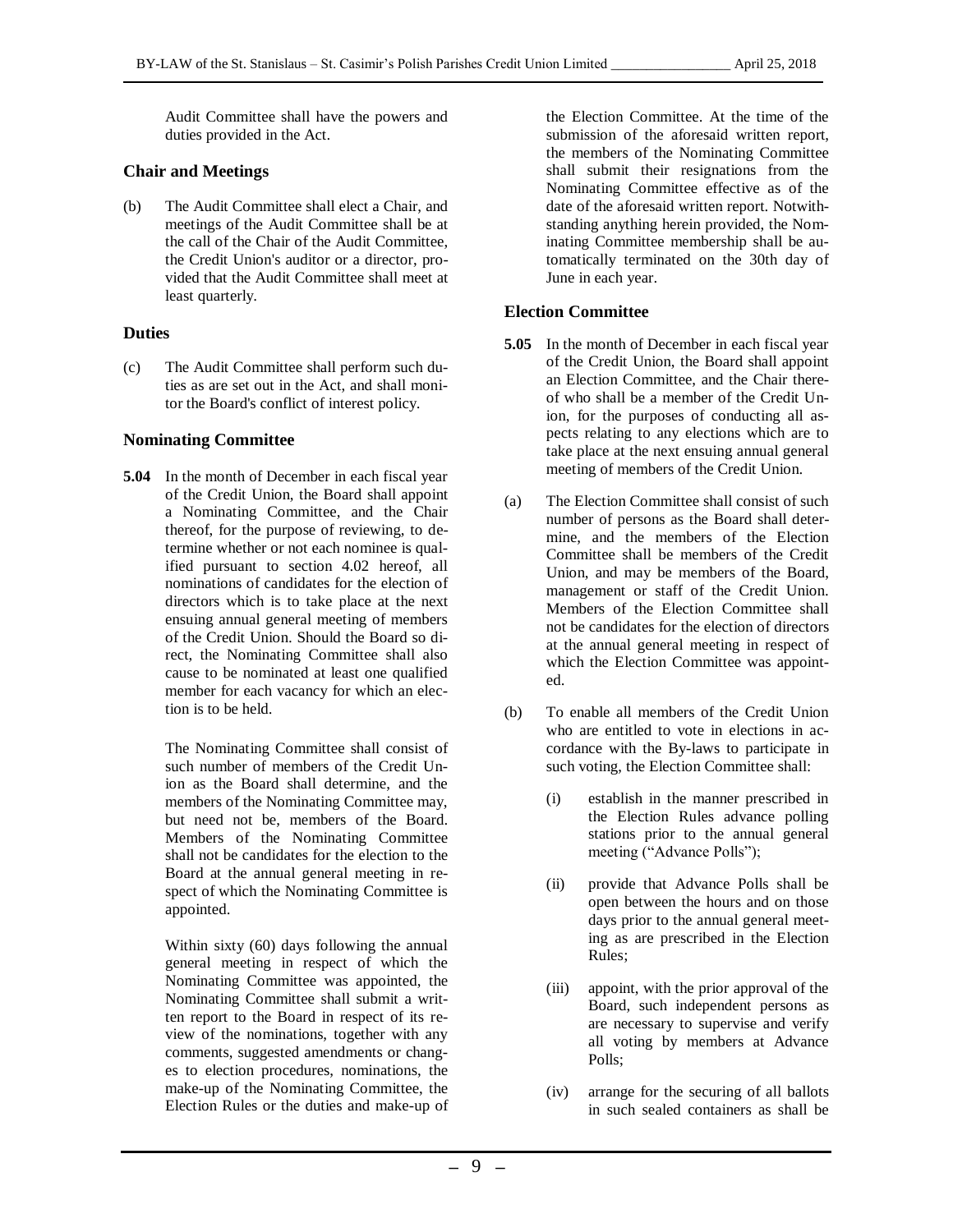prescribed by the Election Rules and the custody of such sealed containers;

- (v) arrange for the delivery of all sealed containers as aforesaid to the premises at which the annual general meeting shall take place for the purpose of opening such containers and counting the votes at the same time as votes are counted after balloting at the annual general meeting.
- (c) The Election Committee and such persons as it shall appoint, shall supervise, in conjunction with the auditors of the Credit Union, the counting of all ballots cast at the annual general meeting and at the Advance Polls and the final results of the balloting shall be announced by the Chair of the Election Committee to the membership at the annual general meeting of the Credit Union.
- (d) Within sixty (60) days following the annual general meeting in respect of which the Election Committee is appointed, the Election Committee shall submit a written report to the Board in respect of the conduct of the election at the annual general meeting, including without limitation, any comments, suggested amendments or changes to election procedures, make-up of the Election Committee, the Election Rules, or the duties and make-up of the Nominating Committee.
- (e) At the time of the submission of the aforesaid written report, the members of the Election Committee shall submit their resignations from the Election Committee effective as of the date of the aforesaid written report. Notwithstanding anything herein provided, the Election Committee membership shall be automatically terminated on the 30th day of June in each year.

#### **Advisory Committee**

**5.06** The Board may from time to time appoint such other committees as it may deem advisable, but the functions of any such other committees shall be advisory only.

#### **Procedure**

**5.07** Subject to these By-laws and unless otherwise determined by the Board, each committee shall have power to fix its quorum at not less than a majority of its members, to elect its Chair and to regulate its procedure.

## VI. ARTICLE SIX

#### <span id="page-9-0"></span>**OFFICERS**

#### **Appointment**

**6.01** The Board shall, at their first meeting after every annual meeting of the Credit Union, elect from their own number a Chair of the Board and one or more Vice-Chairs (to which title may be added words indicating seniority or function), and shall appoint from time to time a Chief Executive Officer and a Corporate Secretary, who need not be a director but, if not a director, shall be an employee, and may appoint from time to time, such other officers as the Board may determine, and including one or more assistants to any of the officers so appointed. The Board may specify the duties of and, in accordance with this by-law and subject to the provisions of the Act, delegate to such officers powers to manage the business and affairs of the Credit Union. Subject to Sections 6.02 and 6.03, an officer may be but need not be a director, and one person may hold more than one office. All officers shall sign such contracts, documents, or instruments in writing as require their respective signatures. In the case of the absence or inability or refusal to act of any officer, or for any other reason that the Board may deem sufficient, the Board may delegate all or any of the powers of such officer to any other officer or to any director for the time being.

#### **Chair of the Board**

**6.02** The Chair of the Board shall be a director who has not, at the time of election or appointment, served as Chair of the Credit Union for longer than nine (9) consecutive oneyear (1-year) terms, and shall, when present, preside at all meetings of the Board and committees of the Board other than the Audit Committee. The Chair of the Board shall be vested with and may exercise such powers and shall perform such other duties as may from time to time be assigned to him or her by the Board. During the absence or disability or refusal to act of the Chair of the Board, his or her duties shall be performed and his or her powers exercised by the Vice-Chair.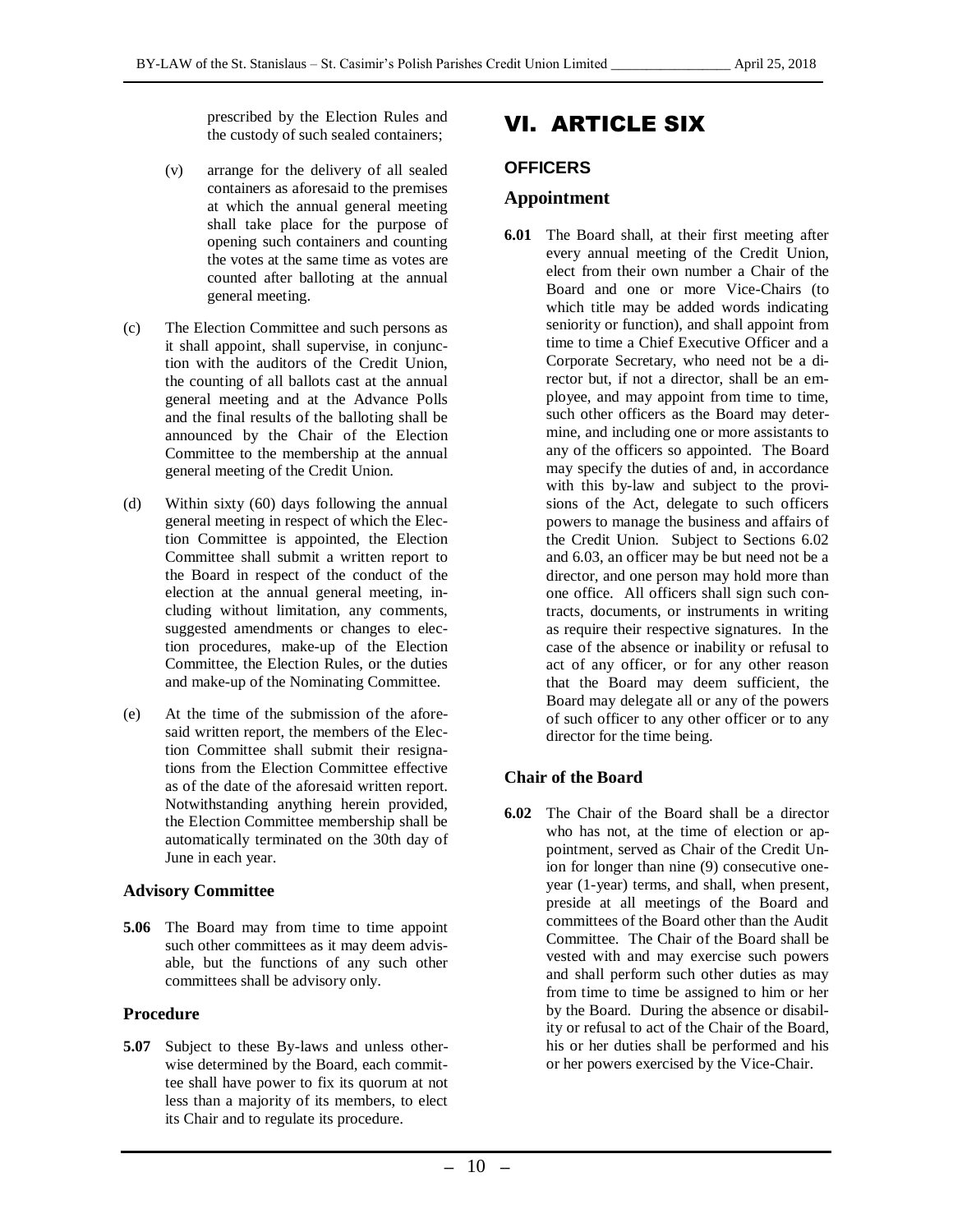#### **Vice-Chair**

**6.03** Each Vice-Chair shall be a director and shall have such powers and duties as the Board or the Chair may specify. The Vice-Chair or, if more than one, the Vice-Chair designated from time to time by the Board or by the Chair, shall be vested with all the powers and shall perform all the duties of the Chair in the absence or inability or refusal to act of the Chair.

#### **Corporate Secretary**

**6.04** The Corporate Secretary shall give or cause to be given as and when instructed, all notices to members, shareholders, directors, officers, auditors and members of committees of the Board; he or she shall be the custodian of all books, papers, records, documents and instruments belonging to the Credit Union, except when some other officer or agent has been appointed for that purpose; he or she shall ensure that the records of the By-laws of the Credit Union and the minutes of meetings of the Board, the members, and the shareholders are kept up to date; and he or she shall have such other powers and duties as the Board may specify.

#### **Chief Executive Officer**

**6.05** The Chief Executive Officer shall be charged, subject to the authority of the Board, with the general supervision of the business and affairs of the Credit Union.

#### **Powers and Duties of Other Officers**

**6.06** The powers and duties of all other officers shall be such as the terms of their engagement call for or as the Board may specify. Any of the powers and duties of an officer to whom an assistant has been appointed may be exercised and performed by such assistant, unless the Board otherwise directs.

#### **Variation of Powers and Duties**

**6.07** The Board may from time to time and subject to the provisions of the Act, vary, add to or limit the powers and duties of any officer.

#### **Term of Office**

**6.08** The Chair shall be elected or appointed to serve for terms of one (1) year or until his or her successor in office is elected or appointed. Each officer appointed by the Board, who is not an employee of the Credit Union, other than the Chair, shall hold office indefinitely until his or her successor is appointed or until the earlier of his or her resignation or death. Every employee appointed as officer shall hold office indefinitely, but the appointment shall automatically terminate upon the officer's termination of employment. Notwithstanding the foregoing, the Board, in its discretion, may remove any officer of the Credit Union from his or her office with or without cause, without prejudice to such officer's rights under any employment contract.

#### **Terms of Appointment and Remuneration**

**6.09** The terms of appointment and the remuneration of an officer appointed by the Board shall be settled by it from time to time. The fact that any officer is a shareholder of the Credit Union shall not disqualify him or her from receiving such remuneration as may be so determined.

#### **Conflict of Interest**

**6.10** An officer or employee of the Credit Union shall disclose his or her interest in any material contract or transaction or proposed material contract or transaction with the Credit Union in accordance with section 4.14.

#### **Agents and Attorneys**

**6.11** The Board shall have power from time to time to appoint agents or attorneys for the Credit Union in or outside Canada with such power of management or otherwise (including the powers to sub-delegate) as may be thought fit.

#### **Fidelity Bonds**

**6.12** Subject to the Act, the Board shall require directors, officers, employees and agents of the Credit Union receiving or having charge of money to furnish bonds for the faithful discharge of their powers and duties, provided by an insurer licensed under the *Insurance Act* (Ontario) to write surety and fideli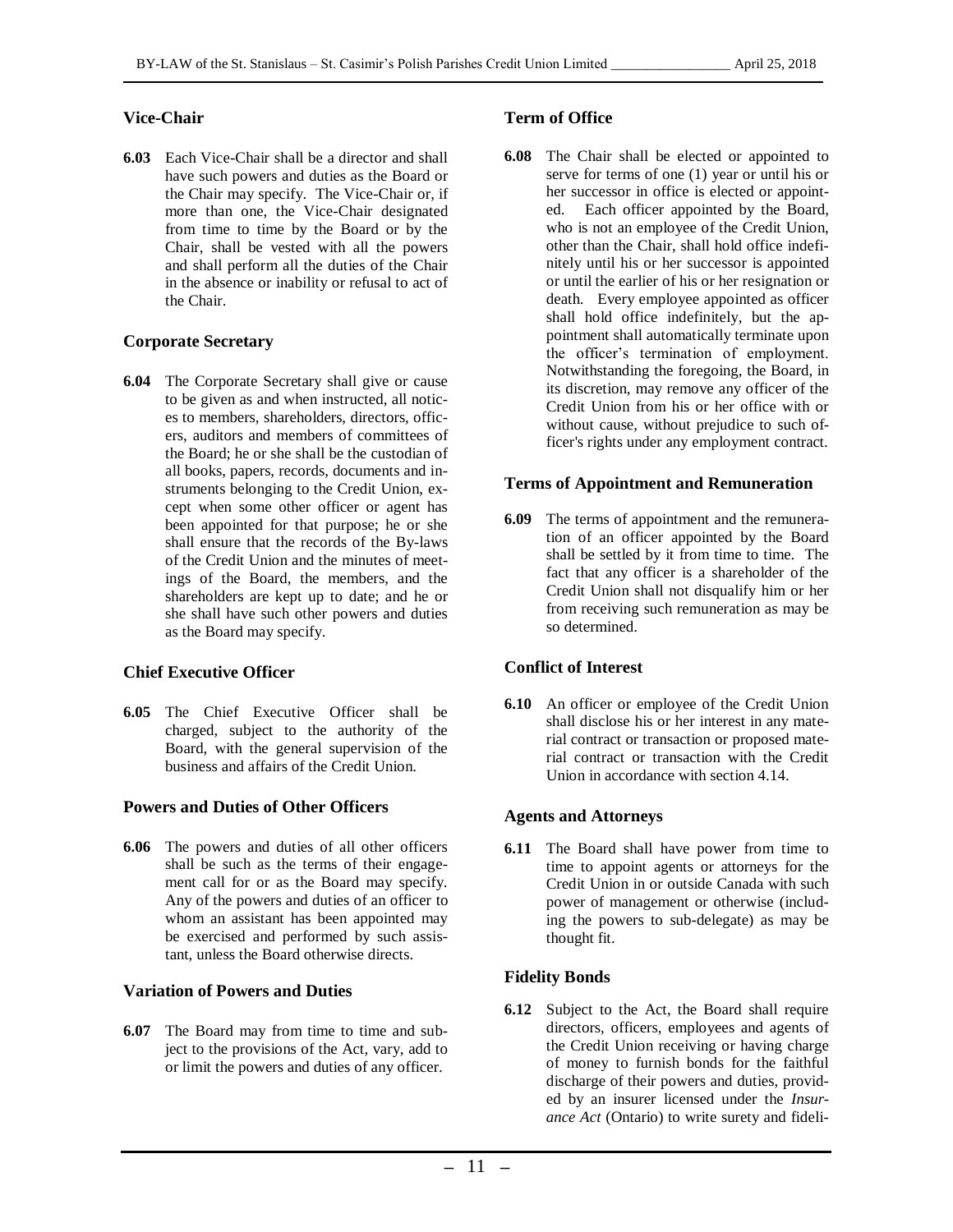ty insurance, and in an amount at least equal to any minimum amount required by the Act or calculated in accordance with the formula specified in the Act, but no director shall be liable for failure to require any such bond or for the insufficiency of any such bond or for any loss by reason of the failure of the Credit Union to receive any indemnity thereby provided.

## VII. ARTICLE SEVEN

#### <span id="page-11-0"></span>**MEETINGS OF MEMBERS**

#### **Annual Meeting**

**7.01** Unless otherwise authorized by the Superintendent, the annual meeting of the Credit Union shall be held within 120 days following the fiscal year-end. Subject to the abovenoted restriction, meetings of the members of the Credit Union shall be held on such date, at such time, and at such place within the geographic bond of association of the Credit Union, as the Board may by resolution determine.

#### **Electronic Meetings**

**7.02** A membership meeting may, if the Board determines by resolution to do so, and pursuant to such conditions, rules and procedures which may be approved by the Board, be held by telephonic or electronic means. A member who, by such means, votes at the meeting or establishes a communications link to the meeting shall be deemed for all purposes, including, without limiting the generality of the foregoing, the calculation of quorum pursuant to section 7.07 hereof, to have been present at the meeting.

#### **Order of Business at Membership Meetings**

- **7.03** At an annual meeting, the Board shall place before the members:
- (a) the audited financial statements of the Credit Union;
- (b) the report of the auditor;
- (c) the report of the Audit Committee; and
- (d) such further information respecting the financial position of the Credit Union and the results of its operations as the Board determines should be presented to the members.

Subject to the above-noted requirements, the order (including, without limitation, the agenda or the sequence of matters to be presented and discussed) of business at any meeting of the members of the Credit Union shall be as determined by the Board.

#### **Notice of Meeting**

- **7.04** Notice of all meetings of the Credit Union shall be given by the Corporate Secretary, who shall, not later than ten days before the date of the meeting or earlier than fifty days before the date of the meeting, give notice of the meeting to each member of the Credit Union who is, as of the record date for such meeting determined in accordance with section 7.05 hereof, a member of the Credit Union in full compliance with the minimum membership share requirements contained in section 2.03 hereof, by posting a notice of the meeting in each office of the Credit Union, and either
- (a) sending the notice by prepaid mail to the Recorded Address of the member; or
- (b) publishing the notice in a newspaper that is circulated in the community in which the head office of the Credit Union is situated; or
- (c) publishing the notice on the Credit Union's web site.

Notice of a meeting at which a special resolution is to be considered, including, without limitation, a special resolution to amend the Credit Union's by-laws, shall include a summary of the special resolution.

The notice shall specify that copies of the financial statements and the reports of the Audit Committee and the auditor will be available for inspection at the meeting and at the offices of the Credit Union ten (10) days before the date of the meeting, and shall set out any matters to be dealt with at the meeting, other than the audited financial statements and the reports of the auditor and of the Audit Committee, in sufficient detail to permit members to form a reasonable judgment on the matter.

#### **Record Date**

**7.05** The Board may fix in advance a date preceding the date of any meeting of members by no more than fifty (50) days and not less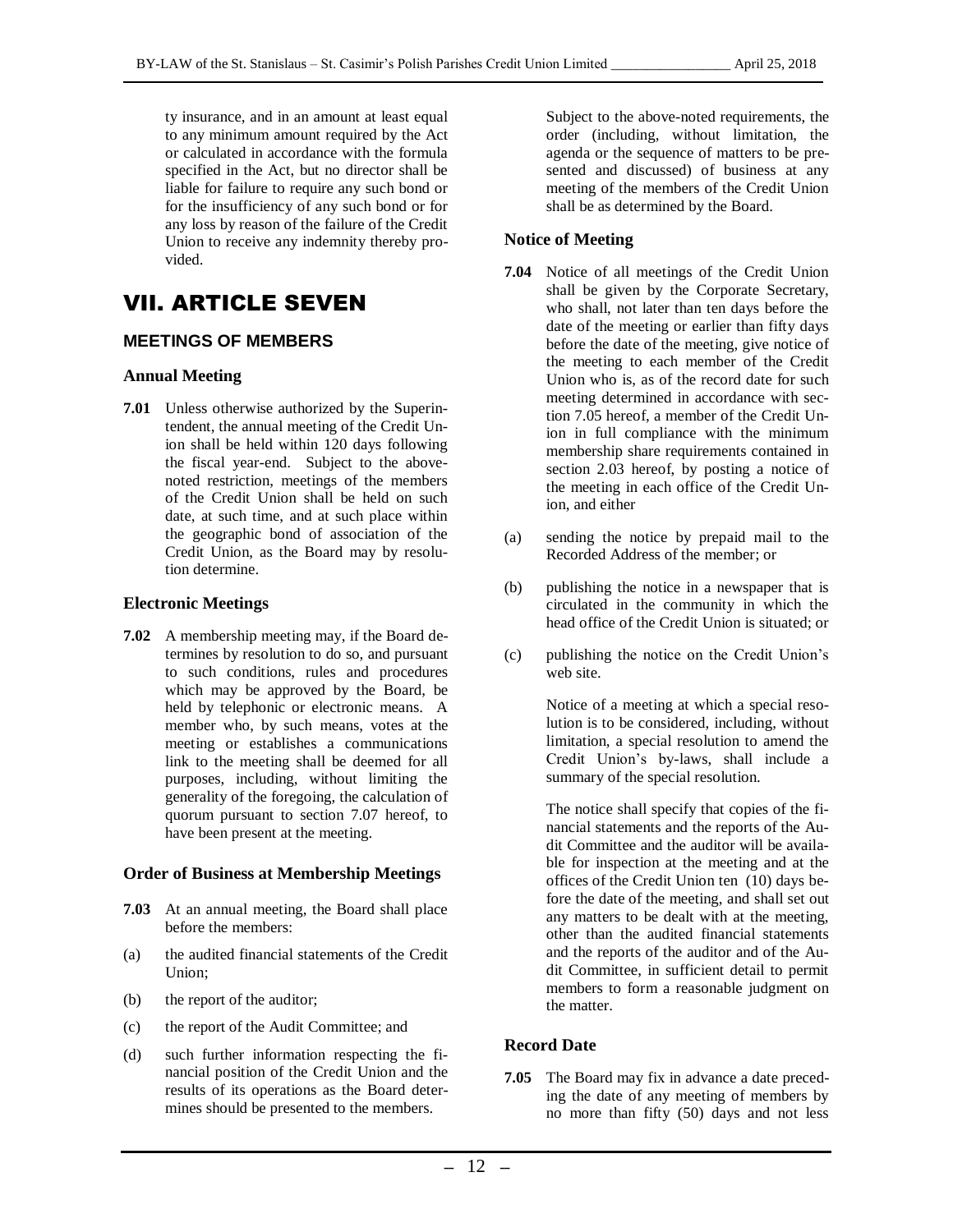than ten (10) days, as a record date for the determination of the members entitled to notice of the meeting. If no record date is fixed, the record date for determining the members entitled to notice of the meeting shall be at the close of business on the day immediately preceding the day on which the notice is given.

#### **Accidental Omission**

**7.06** Where notice of a meeting is received generally by the members of the Credit Union entitled to receive such notice pursuant to section 7.04 hereof, the accidental omission to give notice to any member thereof, or the non-receipt of the notice by any member thereof, shall not invalidate any resolution passed or any proceedings taken at the meeting.

#### **Quorum**

**7.07** At all meetings of the members of the Credit Union fifty (50) members shall constitute a quorum, but, if no quorum is present, the presiding officer of the meeting shall adjourn the meeting to a date not less than seven (7) or more than fifteen (15) days thereafter, and the decision of the adjourned meeting shall be binding upon the Credit Union regardless of the number of members then present, provided that notice of the adjourned meeting shall be given by the Corporate Secretary in the manner herein provided, at least seven (7) days prior to the date of the adjourned meeting.

#### **New Business**

**7.08** At all meetings of the members of the Credit Union, only the business stated in the notice calling such meeting may be transacted.

#### **Elections**

- **7.09** Every member who is entitled to receive notice of the meeting of members pursuant to section 7.04 hereof shall be entitled to one vote thereat. Elections shall be by ballot, and, if a poll is demanded on any question, it too shall be taken by ballot. A demand for a poll may be withdrawn. Elections shall be conducted as follows:
- (a) The Election Committee appointed by the Board pursuant to section 5.05 shall conduct the election in accordance with the provi-

sions hereof and pursuant to any Election Rules prescribed by the Board pursuant to section 4.04, and in pursuance thereof shall appoint any persons required to assist the Election Committee in so conducting the election.

- (b) During the month of January prior to the annual general meeting, the Chair of the Election Committee shall give notice, in the manner prescribed in the Election Rules, to members of the Credit Union who on the first day of such January appear on the records of the Credit Union as members, that the first day and the last day during which nominations for candidates for the election of directors will be received by the Election Committee shall be the first day of February prior to the annual general meeting and the close of business on the last business day immediately preceding the last day of such February respectively (hereinafter called the "Nomination Period").
- (c) Notice of the Nomination Period shall also include:
	- (i) the qualifications required to be an eligible candidate for election as specified in section 4.02;
	- (ii) the number of vacancies to be filled;
	- (iii) instructions that nominations may be made by prepaid ordinary mail or registered mail or by courier service or by personal delivery, addressed to the Chair of the Election Committee at the Head Office of the Credit Union;
	- (iv) instructions that nomination forms and the Election Rules may be obtained at any office of the Credit Union during the Nomination Period; and
	- (v) a statement that all nominations will be reviewed by the Nominating Committee to ensure that the nominations are valid and that the nominees meet the requirements of the By-laws and the Act.
- (d) Nominations, to be valid, must:
	- (i) be in the form prescribed in the Election Rules;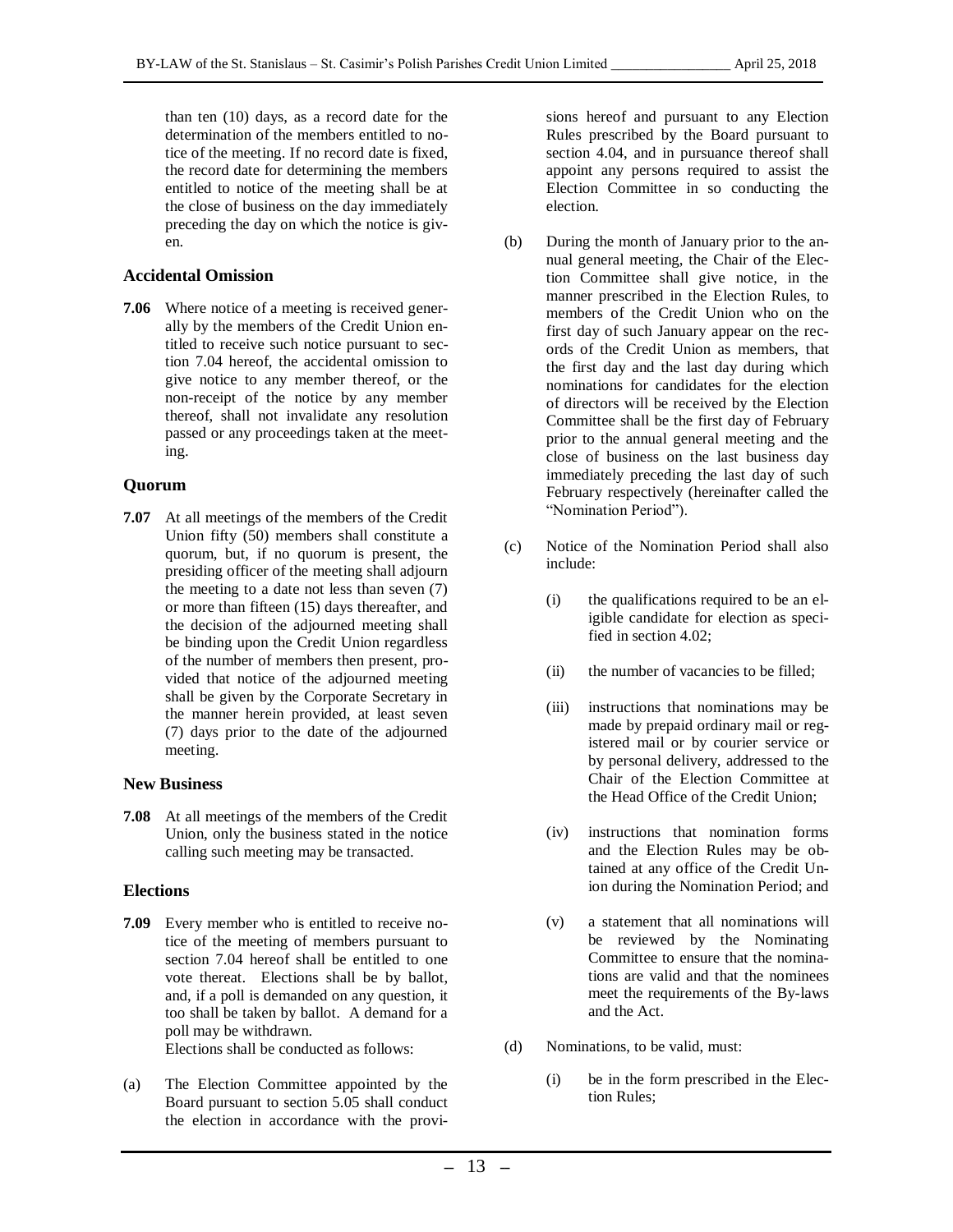- (ii) be accompanied by all attachments prescribed in the Election Rules, including, without limitation, a curriculum vitae;
- (iii) be signed and witnessed in the manner prescribed in the Election Rules by ten members of the Credit Union who have received the notice provided for in paragraph (b) of this section, and by the member nominated; and
- (iv) be received by the Chair of the Election Committee during the Nomination Period.
- (e) The Chair of the Election Committee shall, as each nomination is received, forward copies of all nominations to the Nominating Committee, which shall review all nominations to ensure that:
	- (i) the nominations are valid; and
	- ii) the nominees meet the requirements of the By-laws and the Act.
- (f) If the Nominating Committee determines that a nomination is valid and that a nominee meets the requirements of the By-laws and the Act, the Nominating Committee shall so advise the Chair of the Election Committee and the Chair of the Election Committee shall thereafter place the name of such nominee on the ballot for election to the Board.
- (g) If the Nominating Committee determines that a nomination is not valid or that a nominee does not meet the requirements of the By-laws and the Act, the Nominating Committee shall so advise the nominee in writing and the Chair of the Election Committee, giving the reasons therefore, and the Chair of the Election Committee shall not place the name of such nominee on the ballot for election to the Board. Provided, however, that the nominee will be entitled to submit a new nomination correcting any defects noted by the Nominating Committee provided that such new nomination is received by the Chair of the Election Committee during the Nomination Period, or no later than seven days after the letter of advice had been delivered at the nominee's address, and thereafter there shall be compliance with the procedures set forth in paragraph (e), and para-

graphs (f) and (g) as applicable, of this section.

- (h) The ballot referred to in paragraphs (f) and (g) of this section shall be in such form as prescribed in the Election Rules.
- (i) Where notice of the Nomination Period is given in accordance with the provisions of this section:
	- (i) the accidental omission to send such a notice to any member; or
	- (ii) the non-receipt of the said notice by any member; or
	- (iii) the receipt of any nomination by the Chair of the Election Committee after the end of the Nomination Period; or
	- (iv) the non-receipt of a nomination by the Chair of the Election Committee

shall not invalidate the election proceedings.

- (j) The Corporate Secretary shall, in the month of March prior to the annual general meeting and after the Nominating Committee has reviewed all nominations received by the Chair of the Election Committee during the Nomination Period, cause to be sent to each member of the Credit Union who, on the record date for notice appears on the records of the Credit Union as a member, in accordance with section 7.04, notice:
	- (i) of the annual general meeting of the members of the Credit Union to be held in the month of April;
	- (ii) of the name and curriculum vitae, in accordance with the Election Rules, of each of the persons whose names have been placed by the Chair of the Election Committee on the ballot for election to the Board; and
	- (iii) that any member may vote for the election of members to the Board either at the Advance Polls or at the annual general meeting in accordance with the Election Rules.

#### **Show of Hands**

**7.10** Every question submitted to any meeting of members, except for an election and unless a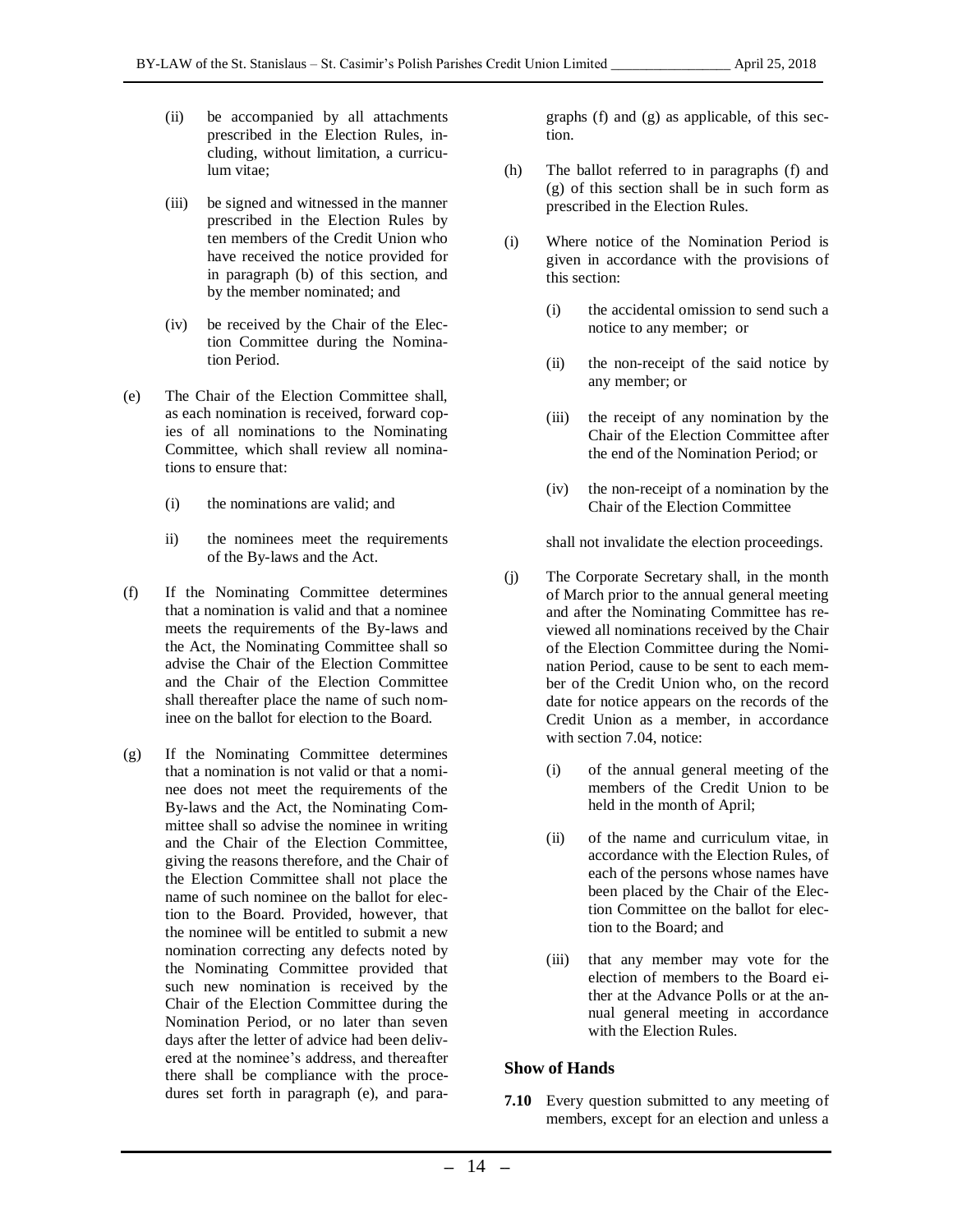poll is demanded or required, shall be decided in the first instance by a show of hands. In the case of an equality of votes, the Chair of the meeting shall not, both on a show of hands and at a poll, have a second or casting vote in addition to the vote or votes to which he or she may be entitled as a member.

At any meeting, unless a poll is demanded, a declaration by the Chair of the meeting that a resolution has been carried or carried unanimously or by a particular majority, or lost or not carried by a particular majority, shall be conclusive evidence of the fact.

#### **Mail, Electronic and Branch Balloting**

**7.11** Members may, if the Board determines by resolution to do so, and pursuant to such conditions, rules and procedures which may be approved by the Board, vote at meetings of members by mail, or by in-branch, telephonic, or electronic means. A member who, by such means, casts a vote shall be deemed for all purposes, including, without limiting the generality of the foregoing, the calculation of quorum pursuant to section 7.07 hereof, to have been present at the meeting.

#### **Joint Members**

**7.12** Where two or more persons hold the same Share or Shares jointly, any one of such persons present at a meeting of members has the right, in the absence of the other or others, to vote in respect of such Share or Shares, but, if more than one of such persons are present, they shall vote together as one on the Share or Shares jointly held by them.

#### **Proxies**

**7.13** A member of the Credit Union which is Her Majesty the Queen, a corporation, a partnership or an unincorporated association shall only cast its vote as a member through a written proxy, signed by the president or other head officer or by the vice-president or secretary or treasurer of such entity, and appointing some one or more persons to vote on its behalf. Any person so appointed need not be a member of the Credit Union. Unless expressly stated otherwise in this Bylaw, any such proxy shall cease to be valid after the expiration of one year from its date

or the end of any meeting for which it was expressly granted, whichever is earlier.

#### **Adjournment**

**7.14** The Chair of a meeting of members may, with the consent of the meeting and subject to such conditions as the meeting may decide, or where otherwise permitted under the provisions of the Act, adjourn the meeting from time to time and from place to place. If a meeting of members is adjourned for less than 30 days, it shall not be necessary to give notice of the adjourned meeting, other than by announcement at the earliest meeting which is adjourned. If a meeting of members is adjourned by one or more adjournments for an aggregate of 30 days of more, notice of the adjourned meeting shall be given as for an original meeting.

#### **Proposals**

**7.15** Upon receipt of a proposal from a member to raise an issue at the annual meeting and a request that a statement in relation to that issue be attached to the notice of meeting, the Board shall, within 10 days of its receipt, meet to consider whether or not the proposal is to be included in the notice of meeting and, where the Board refuses to include the proposal in the notice of meeting, the Chair of the Board shall notify the member submitting it of the refusal, and give reasons therefore.

#### **Requisitions**

**7.16** Upon the written request of at least 5% of the members of the Credit Union, signed by each such member, stating the general nature of the business to be presented at the meeting, and deposited at the head office of the Credit Union, the Board shall call, as nearly as possible in the same manner as a membership meeting is called pursuant to these Bylaws, a general meeting of the Credit Union for the transaction of that business, not later than 21 days from the date the written request was deposited at the head office, and such meeting shall be held within 60 days from the date of the deposit of the requisition. Requisitions may be made in counterpart.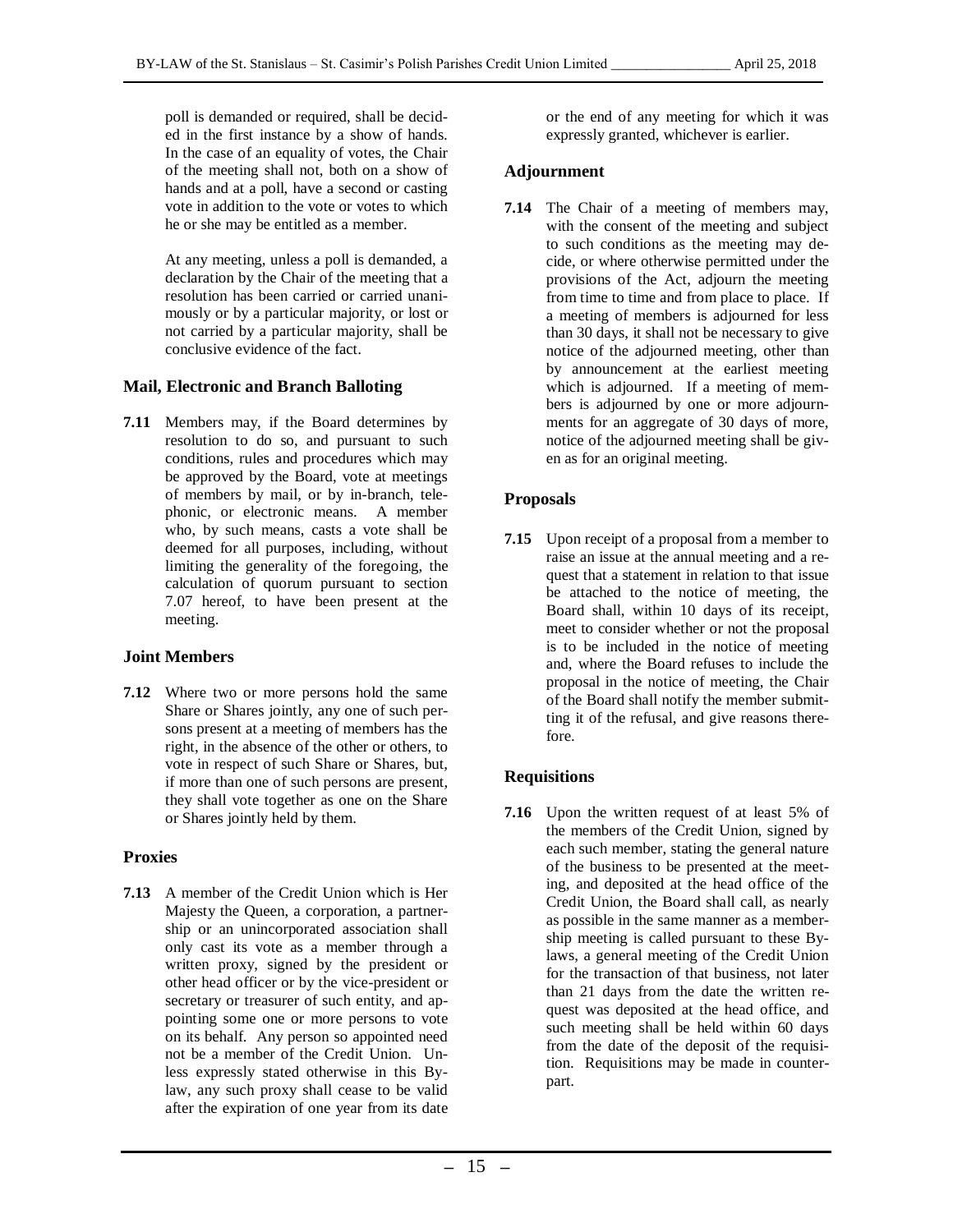## VIII. ARTICLE EIGHT

#### **PROTECTION OF DIRECTORS, OFFICERS AND OTHERS**

#### **Submission of Contracts or Transactions to Shareholders for Approval**

**8.01** The Board in its discretion may submit any contract, act or transaction for approval, ratification or confirmation at any meeting of the members or shareholders called for the purpose of considering the same, and any contract, act or transaction that shall be approved, ratified or confirmed by a resolution passed by a majority of the votes cast at any such meeting (unless any different or additional requirement is imposed by the Act or by the Credit Union's Articles or any other By-law) shall be as valid and as binding upon the Credit Union and upon all the members and shareholders as though it had been approved, ratified or confirmed by every member or shareholder of the Credit Union.

#### **Indemnity**

- **8.02** Subject to the limitations contained in the Act, the Credit Union shall indemnify a director, officer, or committee member, a former director or officer or committee member, or a person who acts or acted at the Credit Union's request as a director or officer of a body corporate of which the Credit Union is or was a member, shareholder or creditor, and his or her heirs and legal representatives, against all costs, charges and expenses, including an amount paid to settle an action or satisfy a judgment, reasonably incurred by him or her in respect of any civil, criminal or administrative action or proceeding to which he or she is made a party by reason of being or having been a director or officer of the Credit Union or such body corporate, if
- (a) he or she acted honestly and in good faith with a view to the best interest of the Credit Union; and
- (b) in the case of a criminal or administrative action or proceeding that is enforced by a monetary penalty, he or she had reasonable grounds for believing that his or her conduct was lawful.

The Credit Union shall also indemnify such person in such other circumstances as the Act permits or requires.

#### <span id="page-15-0"></span>**Insurance**

**8.03** Subject to the Act, the Credit Union may purchase and maintain insurance for the benefit of any person referred to in section 8.02 against such liabilities and in such amounts as the Board may from time to time determine.

## IX. ARTICLE NINE

#### <span id="page-15-1"></span>**SHARES**

#### **Allotment**

**9.01** The Board may from time to time allot or grant options to purchase the whole or any part of the authorized and unissued Shares of the Credit Union, at such times and to such persons and for such consideration as the Board shall determine, provided that no Share shall be issued until it is fully paid as provided by the Act.

#### **Commissions**

**9.02** Except in respect of membership Shares and subject to the Act, the Board may from time to time authorize the Credit Union to pay a reasonable commission to any person in consideration of his or her purchasing or agreeing to purchase Shares of the Credit Union, whether from the Credit Union or from any other person, or procuring or agreeing to procure purchasers for any such Shares.

#### **Registration of Transfers**

**9.03** Subject to the provisions of the Act, no transfer of Shares shall be registered in a securities register except upon presentation of the certificate representing such Shares with an endorsement which complies with the Act made thereon or delivered therewith, duly executed by an appropriate person as provided by the Act, together with such reasonable assurance that the endorsement is genuine and effective as the Board may from time to time prescribe, upon payment of all applicable taxes and any fees prescribed by the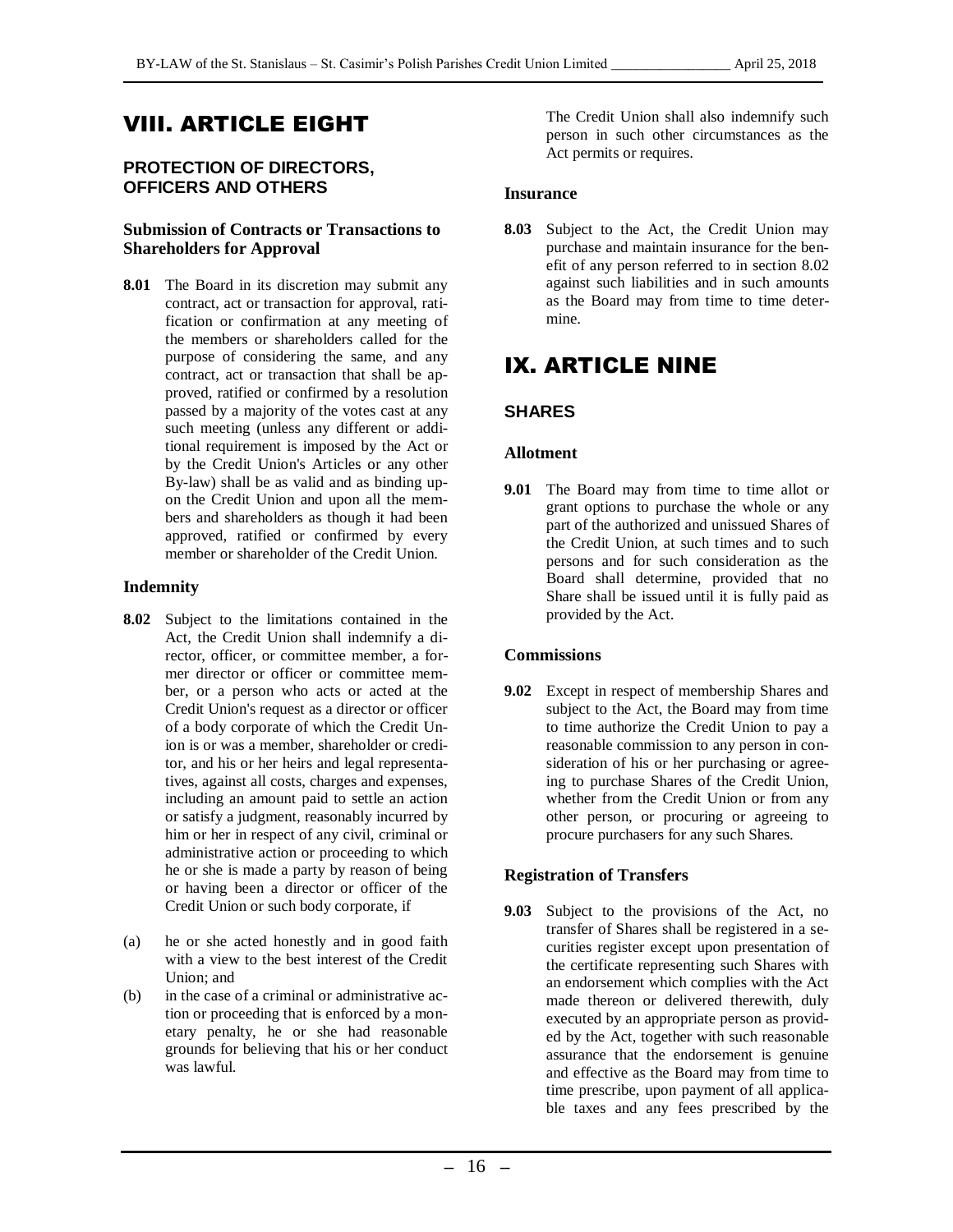Board, upon compliance with such restrictions on transfer as are authorized by the Articles and upon satisfaction of any lien re-

#### **Transfer Agents and Registrars**

ferred to in section 9.05.

**9.04** The Board may from time to time appoint one or more agents to maintain, in respect of each class of securities of the Credit Union issued by it in registered form, a securities register and one or more branch securities registers. Such a person may be designated as transfer agent and registrar according to his or her functions, and one person may be designated both registrar and transfer agent. The Board may at any time terminate such appointment.

#### **Lien for Indebtedness**

**9.05** The Credit Union shall have a lien on any membership Share registered in the name of a member or his or her legal representatives for any liability of that member to the Credit Union. The Credit Union may enforce any lien that it has on membership Shares registered in the name of a member who has a liability to the Credit Union by any action, suit, remedy or proceeding authorized or permitted by law and, pending such enforcement, the Credit Union may refuse to redeem the whole or any part of such Shares. Notwithstanding the above, the Credit Union may not apply any service charges or other deductions against a member's membership Share account except upon the termination of the member's membership.

#### **Non-recognition of Trusts**

**9.06** Subject to the provisions of the Act, the Credit Union may treat the person in whose name the Share is registered in the securities register as if that person had full legal capacity and authority to exercise all rights of ownership, irrespective of any indication to the contrary through knowledge or notice or description in the Credit Union's records or on the Share certificate.

#### **Share Certificates**

#### **9.07**

(a) The Credit Union shall not issue certificates for membership Shares, provided that a member shall be entitled to a statement of the number of membership Shares held by the member upon request.

(b) Subject to paragraph (a) hereof, every holder of one or more Shares of the Credit Union shall be entitled, at his or her option, to a Share certificate, or to a nontransferable written acknowledgment of his or her right to obtain a Share certificate, stating the number and class or series of Shares held by him or her as shown on the securities register. Share certificates and acknowledgments of a shareholder's right to a Share certificate, respectively, shall be in such form as the Board shall from time to time approve. Any Share certificate shall be signed in accordance with section 3.03 and need not be under the corporate seal; provided that, unless the Board otherwise determines, certificates representing Shares in respect of which a transfer agent and/or registrar has been appointed shall not be valid unless countersigned by or on behalf of such transfer agent and/or registrar. The signature of one of the Signing Officers or, in the case of Share certificates which are not valid unless countersigned by or on behalf of a transfer agent and/or registrar, the signatures of both Signing Officers, may be printed or mechanically reproduced in facsimile upon Share certificates, and every such facsimile signature shall for all purposes be deemed to be the signature of the officer whose signature it reproduces and shall be binding upon the Credit Union. A Share certificate executed as aforesaid shall be valid notwithstanding that one or both of the officers whose facsimile signature appears thereon no longer holds office at the date of issue of the certificate.

#### **Replacement of Share Certificates**

**9.08** The Board or any officer or agent designated by the Board may in its or his or her discretion direct the issue of a new Share certificate in lieu of and upon cancellation of a Share certificate that has been mutilated, or in substitution for a Share certificate claimed to have been lost, destroyed or wrongfully taken, on payment of such fee, and on such terms as to indemnity, reimbursement of expenses and evidence of loss and of title as the Board may from time to time prescribe, whether generally or in any particular case.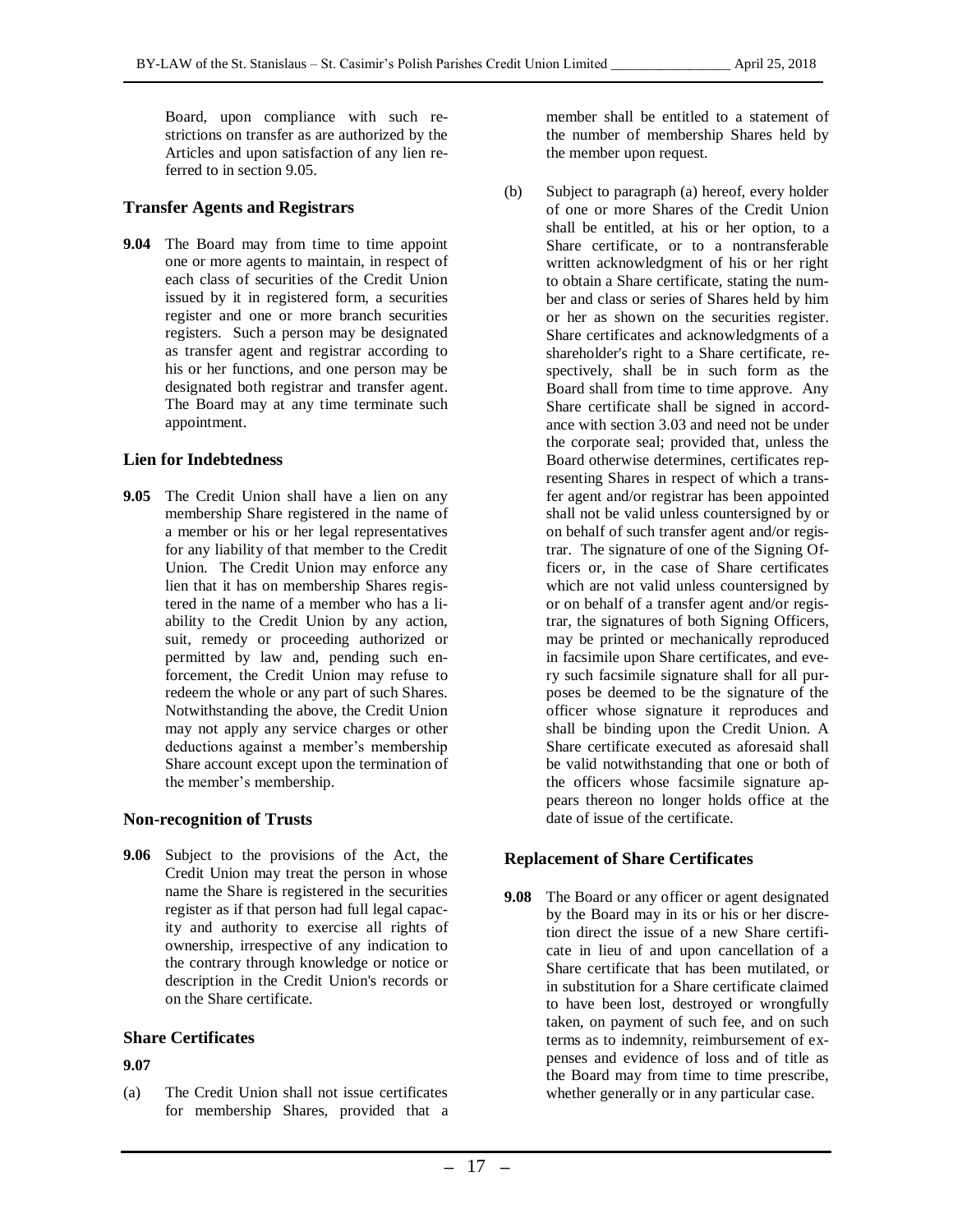#### **Joint Shareholders**

**9.09** If two or more persons registered as joint holders of any Share, the Credit Union shall not be bound to issue more than one certificate in respect thereof, and delivery of such certificate to one of such persons shall be sufficient delivery to all of them. Any one of such persons may give effectual receipts for the certificate issued in respect thereof or for any dividend, bonus, return of capital or other money payable or warrant issuable in respect of such Shares.

#### **Deceased Shareholders**

**9.10** In the event of the death of a holder, or of one of the joint holders, of any Share, the Credit Union shall not be required to make any entry in the securities register in respect thereof or to make payment of any dividends thereon, except upon production of all such documents as may be required by law and upon compliance with the reasonable requirements of the Credit Union and its transfer agents**.**

## X. ARTICLE TEN

#### <span id="page-17-0"></span>**DIVIDENDS AND RIGHTS**

#### **Dividends**

**10.01** Subject to the provisions of the Act, the Board may from time to time declare dividends, rebates of interest on loans, or bonus interest on deposits, payable to members and the shareholders according to their respective rights and interest in the Credit Union. Dividends, rebates, or bonuses may be paid in money or property, or by issuing fully paid Shares, except for membership Shares, of the Credit Union.

#### **Dividend Cheques**

**10.02** A dividend payable in cash may be paid by cheque drawn on the Credit Union's bankers or one of them to the order of each registered holder of Shares of the class or series in respect of which it has been declared, and mailed by prepaid ordinary mail to such registered holder at his or her Recorded Address or credited to the member or shareholder's account with the Credit Union, unless such holder otherwise directs. In the case of joint holders the cheque shall, unless such joint holders otherwise direct, be made payable to the order of all of such joint holders and mailed to them at their Recorded Address. The mailing of such cheque as aforesaid, unless the same is not paid on due presentation, shall satisfy and discharge the liability for the dividend to the extent of the sum represented thereby plus the amount of any tax which the Credit Union is required to and does withhold.

#### **Non-receipt of Cheques**

**10.03** In the event of non-receipt of any dividend cheque by the person to whom it is sent as aforesaid, the Credit Union shall issue to such person a replacement cheque for a like amount on such terms as to indemnity, reimbursement of expenses and evidence of nonreceipt and of title as the Board may from time to time prescribe, whether generally or in any particular case.

#### **Record Date for Dividends and Rights**

**10.04** The Board may fix in advance a date, preceding by not more than 50 days the date for the payment of any dividend or the date for the issue of any warrant or other evidence of the right to subscribe for securities of the Credit Union, as a record date for the determination of the persons entitled to receive payment of such dividend or to exercise the right to subscribe for such securities, and notice of any such record date shall be given not less than seven days before such record date in the manner provided by the Act. If no record date is so fixed, the record date for the determination of the persons entitled to receive payment of any dividend or to exercise the right to subscribe for securities of the Credit Union shall be at the close of business on the day on which the resolution relating to such dividend or right to subscribe is passed by the Board.

#### **Unclaimed Dividends**

**10.05** Any dividend unclaimed after a period of six years from the date on which the same has been declared to be payable shall be forfeited and shall revert to the Credit Union.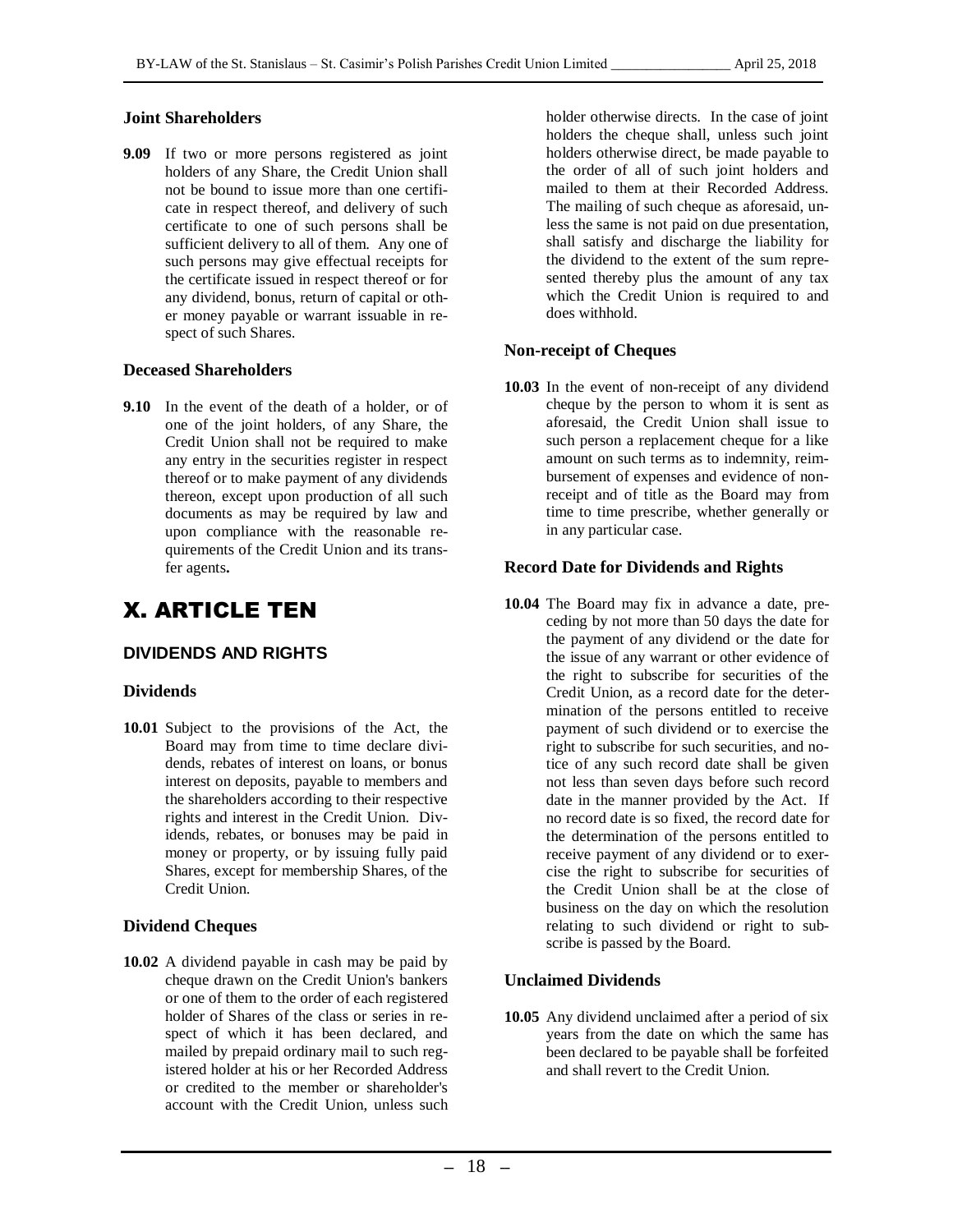## XI. ARTICLE ELEVEN

#### <span id="page-18-0"></span>**MEETINGS OF SHAREHOLDERS**

#### **Not to Govern Certain Meetings**

**11.01** This Article Eleven is not to govern members' meetings, which are governed by Article Seven hereof.

#### **Meetings**

**11.02** Subject to the Act, meetings of shareholders shall be held at such time as the Board or the Chair of the Board may from time to time determine, for the purpose of transacting any business required by the Act to be placed before the shareholders and for the transaction of such other business as may properly be brought before the meeting.

#### **Special Meetings**

**11.03** The Board or the Chair of the Board shall have power to call a special meeting of shareholders at any time.

#### **Place of Meetings**

**11.04** Meetings of shareholders shall be held at the registered office of the Credit Union or at such place within the geographic bond of association of the Credit Union as the directors may by resolution determine.

#### **Notice of Meetings**

**11.05** Notice of the time and place of each meeting of shareholders shall be given in the manner provided in section 14.01 not less than 10 days nor more than 50 days before the date of the meeting to each director, to the auditor and to each shareholder who at the close of business on the record date for notice is entered in the securities register as the holder of one or more Shares carrying the right to vote at the meeting. Notice of a meeting of shareholders shall state or be accompanied by a statement of the nature of such business in sufficient detail to permit the shareholder to form a reasoned judgment thereon and the text of any special resolution to be submitted to the meeting. A shareholder and any other person entitled to attend a meeting of shareholders may in any manner waive notice of or otherwise consent to a meeting of shareholders.

#### **List of Shareholders Entitled to Notice**

**11.06** For every meeting of shareholders, the Credit Union shall prepare a list of shareholders entitled to receive notice of the meeting, arranged in alphabetical order and showing the number of Shares held by each shareholder entitled to vote at the meeting. If a record date for the meeting is fixed pursuant to section 11.07, the shareholders listed shall be those registered at the close of business on such record date. If no record date is fixed, the shareholders listed shall be those registered at the close of business on the day immediately preceding the day on which notice of the meeting is given, or where no such notice is given, the day on which the meeting is held. The list shall be available for examination by any shareholder during usual business hours at the registered office of the Credit Union or at the place where the central securities register is maintained and at the meeting for which the list was prepared.

#### **Record Date for Notice**

**11.07** The Board may fix in advance a date, preceding the date of any meeting of shareholders by not more than 50 days and not less than 21 days, as a record date for the determination of the shareholders entitled to notice of the meeting, provided that notice of any such record date shall be given not less than seven days before such record date by newspaper advertisement in the manner provided in the Act and, if any Shares of the Credit Union are listed for trading on a stock exchange in Canada, by written notice to each such stock exchange. If no record date is so fixed, the record date for the determination of the shareholders entitled to notice of the meeting shall be at the close of business on the day immediately preceding the day on which the notice is given or, if no notice is given, the day on which the meeting is held.

#### **Chair, Secretary and Scrutineers**

**11.08** The Chair of any meeting of shareholders shall be the first mentioned of such of the following officers as have been appointed and who is present at the meeting: the Chair, or a Vice-Chair who is a director. If no such officer is present within 15 minutes from the time fixed for holding the meeting, the persons present and entitled to vote shall choose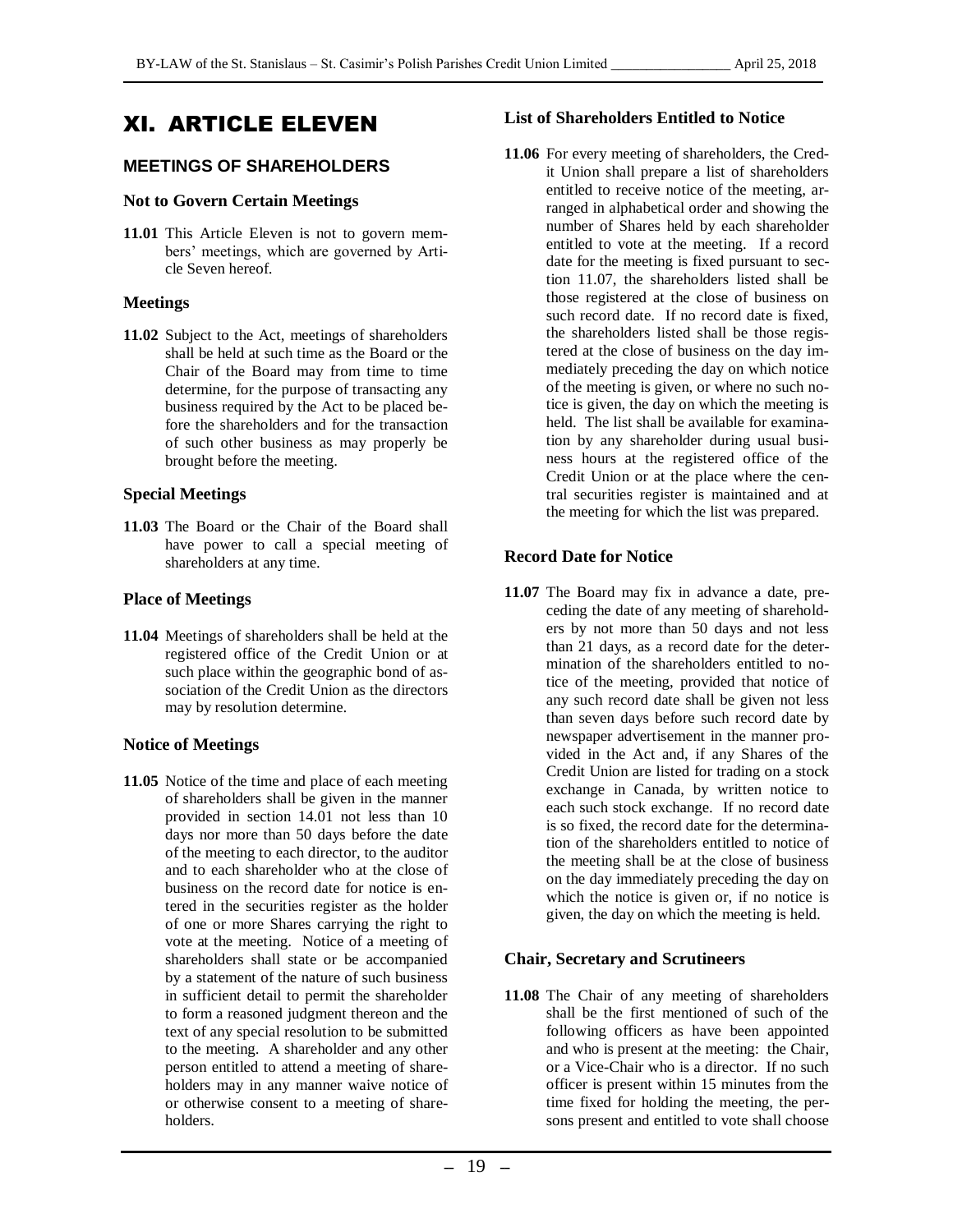one of their number to be Chair. If the Corporate Secretary of the Credit Union is absent, the Chair shall appoint some person, who need not be a shareholder, to act as secretary of the meeting. If desired, one or more scrutineers, who need not be shareholders, may be appointed by a resolution or by the Chair with the consent of the meeting.

#### **Persons Entitled to be Present**

**11.09** The only persons entitled to be present at a meeting of shareholders shall be those entitled to vote thereat, the directors and the auditor of the Credit Union and others who, although not entitled to vote, are entitled or required under any provision of the Act or the Articles or the By-laws to be present at the meeting. Any other person may be admitted only on the invitation of the Chair of the meeting or with the consent of the meeting.

#### **Quorum**

#### **11.10**

- **(a)** Subject to sections 11.11 and 11.12, regarding Class A (Investment) Shares issued by the Credit Union, two persons present in person, each being a Class A Shareholder entitled to vote at the meeting, or a duly appointed proxyholder for an absent Class A Shareholder entitled to vote at the meeting, shall be a quorum at any meeting of the Class A Shareholders for the choice of a Chair of the meeting and the adjournment of the meeting; for all other purposes a quorum at any meeting of Class A Shareholders, unless a greater number is required to be present or a greater number of shares are required to be represented at the meeting by the Act or by the Articles or any other By-law, shall be persons present in person, each being a shareholder entitled to vote at the meeting or a duly appointed proxyholder for an absent Class A Shareholder entitled to vote at the meeting, not being less than two in number and holding or representing by proxy not less than fifty-one percent (51%) of the total number of the issued Class A Shares of the Credit Union for the time being enjoying voting rights at such meeting.
- **(b)** Subject to sections 11.11 and 11.12, regarding Class B (Patronage) Shares issued by the Credit Union, two persons present in person,

each being a Class B Shareholder entitled to vote at the meeting or a duly appointed proxyholder for an absent Class B Shareholder entitled to vote at the meeting, shall be a quorum at any meeting of the Class B Shareholders for the choice of a Chair of the meeting and the adjournment of the meeting; for all other purposes a quorum at any meeting of Class B Shareholders, unless a greater number is required to be present or a greater number of shares are required to be represented at the meeting by the Act or by the Articles or any other By-law, shall be persons present in person, each being a Class B Shareholder entitled to vote at the meeting or a duly appointed proxyholder for an absent Class B Shareholder entitled to vote at the meeting, not being less than seventy-five (75) in number.

**(c)** If there is no quorum at any meeting of shareholders of the Credit Union, then the meeting shall be adjourned to such date not being less than 10 days later, and to such time and place as may be announced by the Chair at the meeting, and, subject to section 11.18 hereof, it shall not be necessary to give notice of the adjourned meeting.

> At such adjourned meeting, the persons present at such meeting, provided that there are at least two such persons present in person, each being a shareholder entitled to vote at the meeting or a duly appointed proxyholder for an absent shareholder entitled to vote at the meeting, shall be a quorum for the transaction of the business for which the meeting was originally called.

#### **Right to Vote**

**11.11** Subject to the provisions of the Act as to authorized representatives of any other body corporate or association, at any meeting of shareholders for which the Credit Union has prepared the list referred to in section 11.06, every person who is named in such list shall be entitled to vote the Shares shown opposite his or her name except to the extent that such person has transferred any of his or her Shares after the record date determined in accordance with section 11.07 and the transferee, having produced properly endorsed certificates evidencing such Shares or having otherwise established that he or she owns such Shares, has demanded not later than 10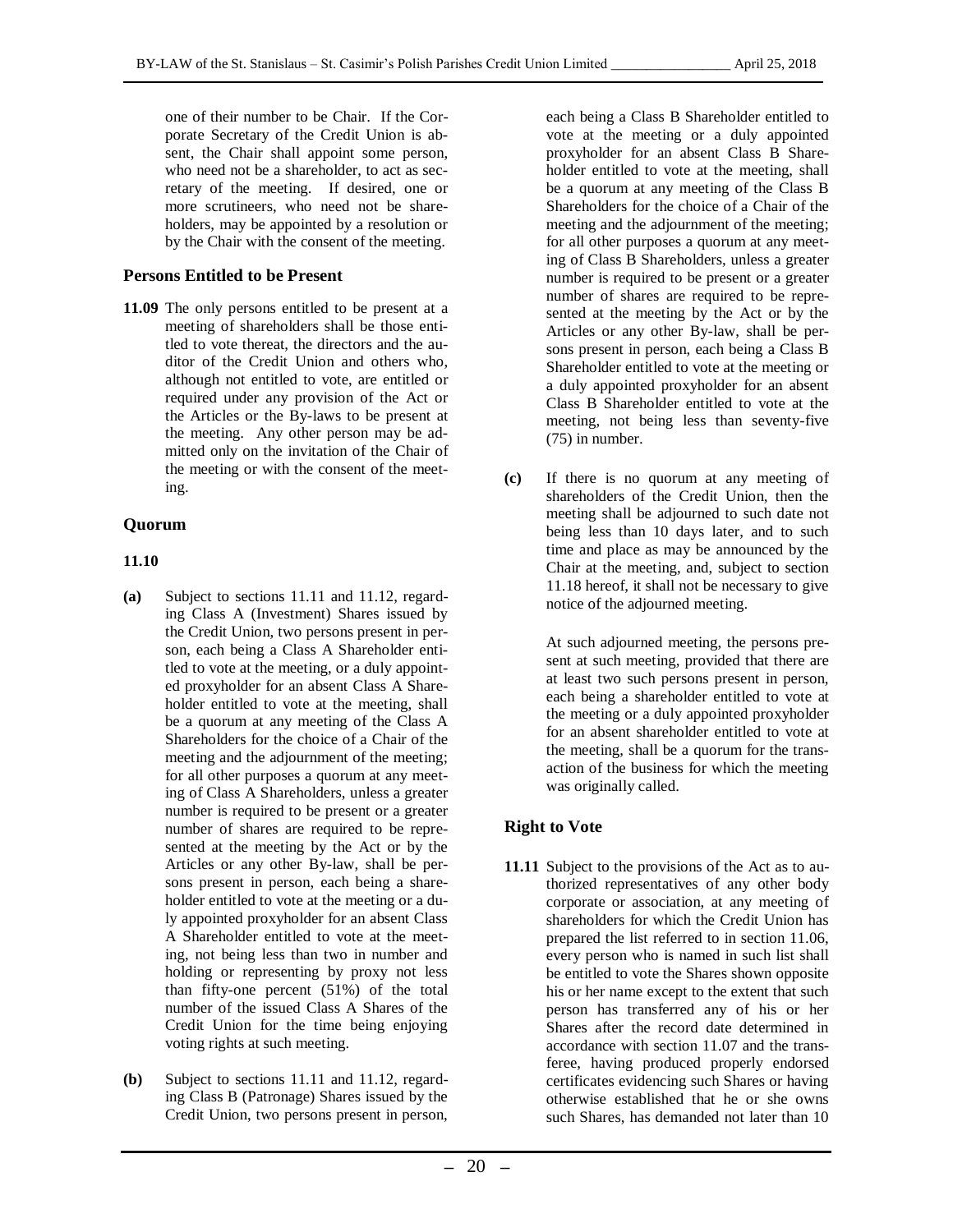days before the meeting that his or her name be included in such list. In any such case the transferee shall be entitled to vote the transferred Shares at the meeting. At any meeting of shareholders for which the Credit Union has not prepared the list referred to in section 11.06, every person shall be entitled to vote at the meeting who at the time is entered in the securities register as the holder of one or more Shares carrying the right to vote at such meeting.

#### **Proxies**

**11.12** Every shareholder entitled to vote at a meeting of shareholders may appoint a proxyholder, or one or more alternate proxyholders, who need not be shareholders, to attend and act at the meeting in the manner and to the extent authorized and with the authority conferred by the proxy. A proxy shall be in writing, executed by the shareholder or his or her attorney authorized in writing, and shall conform with the requirements of the Act.

#### **Time for Deposit of Proxies**

**11.13** The Board may by resolution specify in a notice calling a meeting of shareholders a time, preceding the time of such meeting or an adjournment thereof by not more than 48 hours, exclusive of any part of a Non-Business Day, before which time proxies to be used at such meeting must be deposited. A proxy shall be acted upon only if, prior to the time so specified, it shall have been deposited with the Credit Union or an agent thereof specified in such notice or, if no such time is specified in such notice, only if it has been received by the Corporate Secretary of the Credit Union or by the Chair of the meeting or any adjournment thereof prior to the time of voting.

#### **Joint Shareholders**

**11.14** If two or more persons hold Shares jointly, any one of them present in person or represented by proxy at a meeting of shareholders may, in the absence of the other or others, vote the Shares; but if two or more of those persons are present in person or represented by proxy and vote, they shall vote as one the Shares jointly held by them.

#### **Votes to Govern**

**11.15** At any meeting of shareholders every question shall, unless otherwise required by the Articles or By-laws or by law, be determined by a majority of the votes cast on the question. In case of an equality of votes, either upon a show of hands or upon a poll, the Chair of the meeting shall not be entitled to a second or casting vote.

#### **Show of Hands**

**11.16** Subject to the provisions of the Act, any question at a meeting of shareholders shall be decided by a show of hands unless a ballot thereon is required or demanded as hereinafter provided. Upon a show of hands every person who is present and entitled to vote shall have one vote. Whenever a vote by show of hands shall have been taken upon a question, unless a ballot thereon is so required or demanded, a declaration by the Chair of the meeting that the vote upon the question has been carried or carried by a particular majority or not carried, and an entry to that effect in the minutes of the meeting, shall be *prima facie* evidence of the fact without proof of the number or proportion of the votes recorded in favour of or against any resolution or other proceeding in respect of the said question, and the result of the vote so taken shall be the decision of the shareholders upon the said question.

#### **Ballots**

**11.17** On any question proposed for consideration at a meeting of shareholders, and whether or not a vote by show of hands has been taken thereon, any shareholder or proxyholder entitled to vote at the meeting may require or demand a ballot. A ballot so required or demanded shall be taken in such manner as the Chair shall direct. A requirement or demand for a ballot may be withdrawn at any time prior to the taking of the ballot. If a ballot is taken each person present shall be entitled, in respect of the Shares which he or she is entitled to vote at the meeting upon the question, to that number of votes provided by the Act or the Articles, and the result of the ballot so taken shall be the decision of the shareholders upon the said question.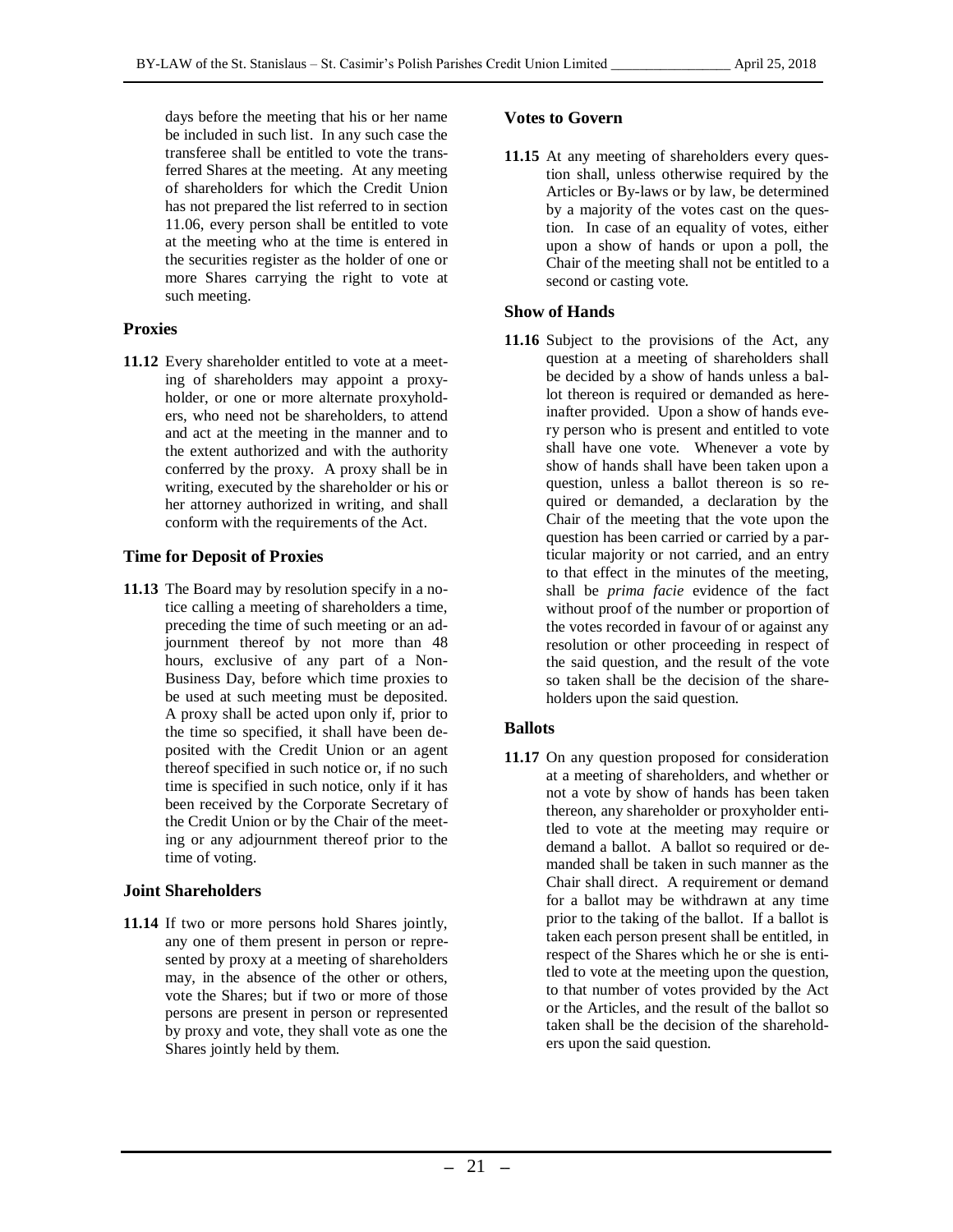#### **Adjournment**

**11.18** The Chair at the meeting of shareholders may, with the consent of the meeting and subject to such conditions as the meeting may decide, or where otherwise permitted under the provisions of the Act, adjourn the meeting from time to time and from place to place. If a meeting of shareholders is adjourned for less than 30 days, it shall not be necessary to give notice of the adjourned meeting, other than by announcement at the earliest meeting that is adjourned. If a meeting of shareholders is adjourned by one or more adjournments for an aggregate of 30 days or more, notice of the adjourned meeting shall be given as for an original meeting.

## XII. ARTICLE TWELVE

#### <span id="page-21-0"></span>**LENDING**

**12.01** The Credit Union may make loans in accordance with the Act and its lending policies as adopted by the Board from time to time.

## XIII. ARTICLE THIRTEEN

#### <span id="page-21-1"></span>**INFORMATION AVAILABLE TO MEMBERS AND SHAREHOLDERS**

#### **Annual Statements**

**13.01** Every member or shareholder applying in writing therefore shall be entitled to receive a copy of the Credit Union's annual statement. Copies of the annual statements of any subsidiaries of the Credit Union shall be open to inspection by the members and shareholders, and to the making of extracts thereof, during normal business hours free of charge.

#### **Members and Shareholders Registers**

**13.02** A member or shareholder shall be entitled to have access to or to review an extract from the members or shareholders register, containing only the names of the members or shareholders, at the head office of the Credit Union during normal business hours on not less than 3 full business days' written notice to the Credit Union by such member or shareholder.

#### **Information Available to Shareholders**

**13.03** Except as provided by the Act, no shareholder shall be entitled to discovery of any information respecting any details or conduct of the Credit Union's business which in the opinion of the directors it would be inexpedient in the interests of the Credit Union to communicate to the public.

#### **Directors' Determination**

**13.04** The directors may from time to time, subject to the rights conferred by the Act, determine whether and to what extent and at what time and place and under what conditions or regulations the documents, books and registers and accounting records of the Credit Union or any of them shall be open to the inspection of shareholders, and no shareholder shall have any right to inspect any document or book or register or accounting record of the Credit Union except as conferred by statute or authorized by the Board or by a resolution of the shareholders in general meeting.

**Fee**

**13.05** A member of the Credit Union shall be entitled to a copy of the By-laws upon payment of a fee of ten dollars (\$10.00), or such lesser amount as the Board may from time to time establish.

## XIV. ARTICLE FOURTEEN

#### <span id="page-21-2"></span>**NOTICES**

#### **Method of Giving Notices**

**14.01** Any notice (which term includes any communication or document) to be given (which term includes sent, delivered or served) pursuant to the Act, the Articles, the By-laws or otherwise to a member, shareholder, director, officer, auditor or member of a committee of the Board, shall be sufficiently given if delivered personally to the person to whom it is to be given, or if delivered to his or her Recorded Address, or if mailed to him or her at his or her Recorded Address by prepaid mail, or if sent to him or her at his or her Recorded Address by any means of prepaid transmitted or recorded communication. A notice so delivered shall be deemed to have been given when it is delivered personally or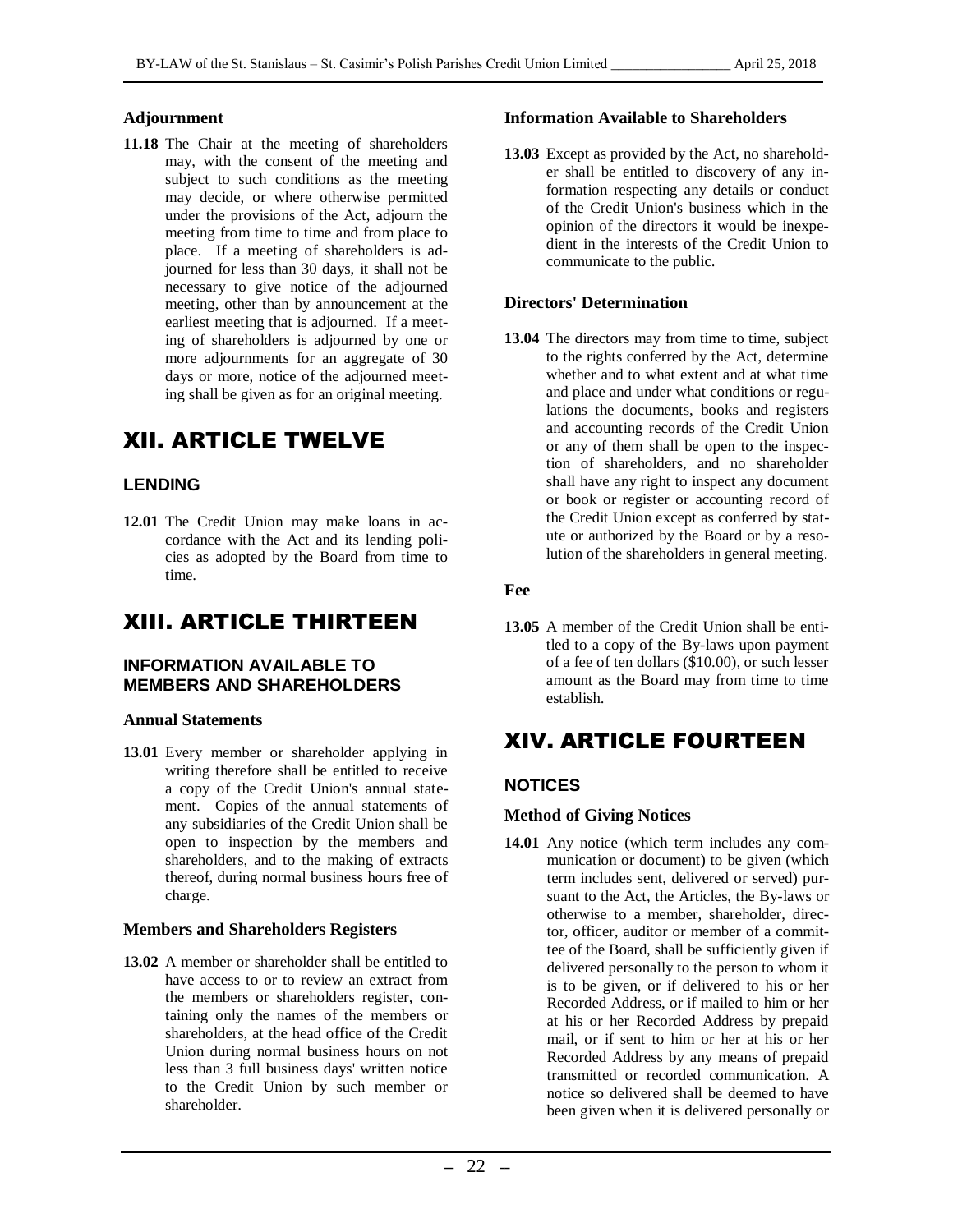to the Recorded Address as aforesaid; a notice so mailed shall be deemed to have been given when deposited in a post office or public letter box, and shall be deemed to have been received on the fifth day after so depositing; and a notice so sent by any means of transmitted or recorded communication shall be deemed to have been given when dispatched or delivered to the appropriate communication company or agency or its representative for dispatch. The Corporate Secretary may change or cause to be changed the Recorded Address of any shareholder, director, officer, auditor or member of a committee of the Board in accordance with any information believed by him or her to be reliable.

#### **Signature to Notices**

**14.02** The signature of any director or officer of the Credit Union to any notice or document to be given by the Credit Union may be written, stamped, typewritten or printed, or partly written, stamped, typewritten or printed.

#### **Proof of Service**

**14.03** A certificate of the Chair, a Vice-Chair, the Corporate Secretary or the Chief Executive Officer or of any other officer of the Credit Union in office at the time of the making of the certificate, or of a transfer officer of any transfer agent or branch transfer agent of Shares of any class of the Credit Union, as to the facts in relation to the mailing or delivery of any notice or other document to any shareholder, director, officer or auditor, or publication of any notice or other document, shall be conclusive evidence thereof and shall be binding on every shareholder, director, officer or auditor of the Credit Union as the case may be.

#### **Computation of Time**

**14.04** In computing the date when notice must be given under any provision requiring a specified number of days notice of any meeting or other event, both the date of giving the notice and the date of the meeting or other event shall be excluded.

#### **Undelivered Notices**

**14.05** If any notice given to a member or shareholder pursuant to section 14.01 is returned on three consecutive occasions because he or she cannot be found, the Credit Union shall not be required to give any further notices to such member or shareholder until he or she informs the Credit Union in writing of his or her new address.

#### **Omissions and Errors**

**14.06** The accidental omission to give any notice to any member, shareholder, director, officer, auditor or member of a committee of the Board or the non-receipt of any notice by any such person or any error in any notice not affecting the substance thereof shall not invalidate any action taken at any meeting held pursuant to such notice or otherwise founded thereon.

#### **Deceased Members or Shareholders**

**14.07** Any notice or other document delivered or sent by post or left at the Recorded Address of any member or shareholder shall, notwithstanding that such member or shareholder be then deceased, and whether or not the Credit Union has notice of his or her decease, be deemed to have been duly served in respect of the Shares held by such member or shareholder (whether held solely or with any person or persons) until some other person be entered in his or her stead in the records of the Credit Union as the holder or one of the holders thereof, and such service shall for all purposes be deemed a sufficient service of such notice or document on his or her heirs, executors or administrators and on all persons, if any, interested with him or her in such Shares.

#### **Persons Entitled by Death or Operation of Law**

**14.08** Every person who, by operation of law, transfer, death of a member or shareholder or any other means whatsoever, shall become entitled to any Share, shall be bound by every notice in respect of such Share which shall have been duly given to the shareholder from whom he or she derives his or her title to such Share prior to his or her name and address being entered on the securities register (whether such notice was given before or after the happening of the event upon which he or she became so entitled) and prior to his or her furnishing to the Credit Union the proof